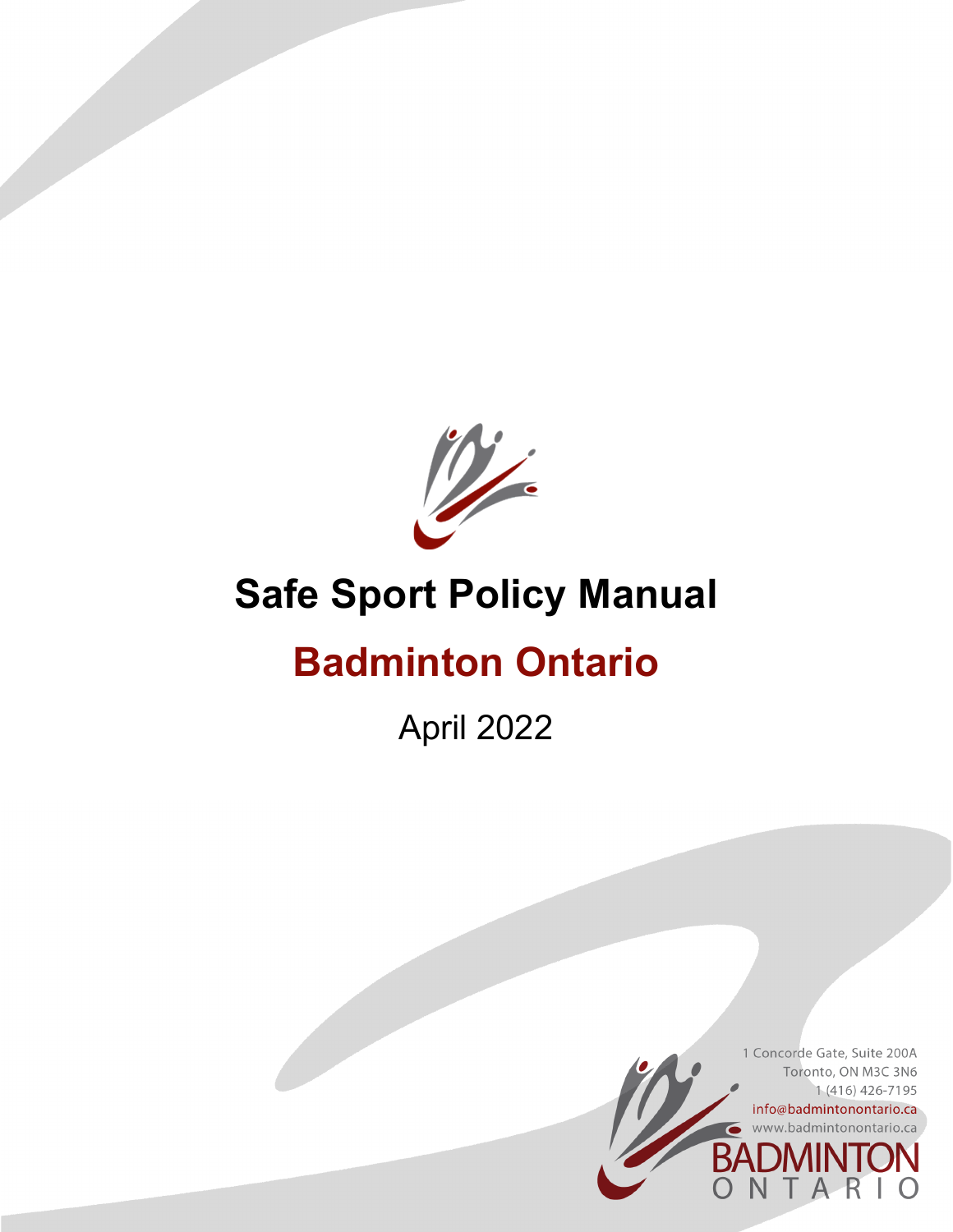# **Introduction**

Badminton Ontario is committed to the health and safety of all of its members, for both the physical and mental well-being of all that are within the badminton community of Ontario. Badminton Ontario denounces all forms of maltreatment and abuse in sport and is committed to safe, inclusive sport for all.

Badminton Ontario takes any situation involving misconduct or maltreatment very seriously and will uphold the highest standards to protect its members. For this reason, Badminton Ontario is committed to enacting and enforcing strong, clear, and effective policies and processes for preventing and addressing all forms of misconduct or maltreatment.

Badminton Ontario has created and updated numerous policies that encompass respect, safety, inclusivity, fairness, equality and transparency that will support and help protect the badminton community.

Should any members of, or people involved with Badminton Ontario, including but not limited to athletes, coaches, officials, volunteers and parents/guardians of athletes, wish to report an instance of misconduct or maltreatment, they may do so directly to the President of Badminton Ontario or Badminton Canada's Safe Sport Officer, Lise Maclean [\(safesportofficer@safesportagency.ca](mailto:safesportofficer@safesportagency.ca) - an independent third party), who will then determine the appropriate forum and manner to address the complaint.

Badminton Ontario is committed to improving itself as an organization and remaining current with all of our policies and documentation. We believe that creating this Safe Sport Manual, in line with Badminton Canada's Safe Sport Manual will help in creating a safer and more inclusive environment within the badminton community across the province.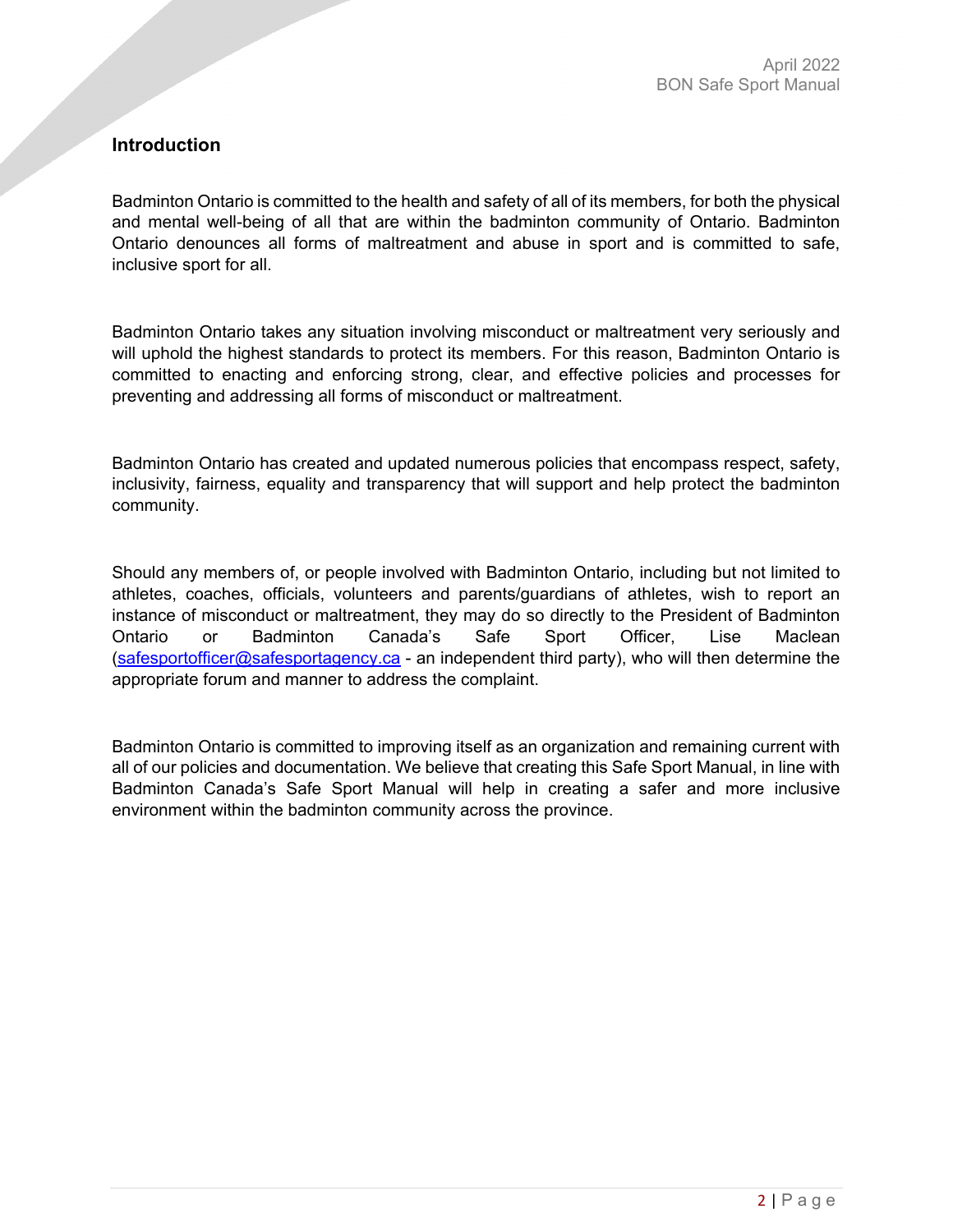# **Table of Contents**

| Definitions - Conduct                           | pg. 04 |
|-------------------------------------------------|--------|
| Definitions - Policies                          | pg. 12 |
| <b>Athlete Protection Policy</b>                | pg. 15 |
| <b>Team Selection Policy</b>                    | pg. 18 |
| <b>Gender Equity Policy</b>                     | pg. 20 |
| <b>Gender Inclusion Policy</b>                  | pg. 21 |
| <b>Screening Policy</b>                         | pg. 22 |
| Social Media Policy                             | pg. 22 |
| Discipline/Complaints/Dispute Resolution Policy | pg. 23 |
| Code of Conduct and Ethical Conduct Policy      | pg. 30 |

| <b>Reference</b> | <b>Policy Title</b>                             | <b>Approved</b> | <b>Review</b>     |
|------------------|-------------------------------------------------|-----------------|-------------------|
| SSP-01-2022      | <b>Athlete Protection Policy</b>                | April 2022      | <b>March 2023</b> |
| SSP-08-2022      | <b>Team Selection Policy</b>                    | April 2022      | <b>March 2023</b> |
| SSP-02-2022      | <b>Gender Equity Policy</b>                     | April 2022      | <b>March 2023</b> |
| SSP-09-2022      | <b>Gender Inclusion Policy</b>                  | April 2022      | <b>March 2023</b> |
| SSP-10-2022      | <b>Screening Policy</b>                         | April 2022      | <b>March 2023</b> |
| SSP-11-2022      | Social Media Policy                             | April 2022      | <b>March 2023</b> |
| SSP-12-2022      | Discipline/Complaints/Dispute Resolution Policy | April 2022      | <b>March 2023</b> |
| SSP-13-2022      | Code of Conduct and Ethical Conduct Policy      | April 2022      | <b>March 2023</b> |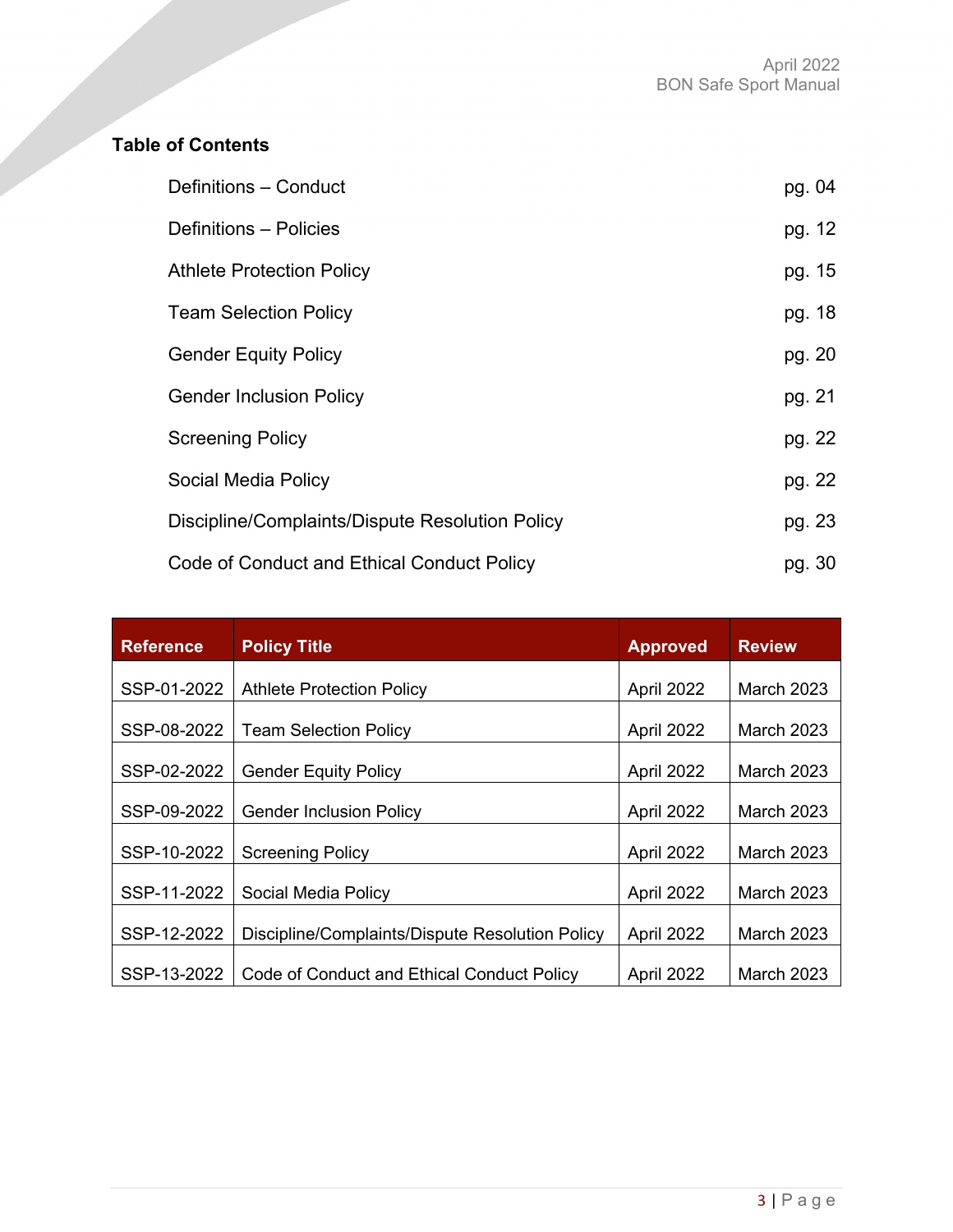# **Definitions – Conduct**

- <span id="page-3-0"></span>*1. Abuse* **-** Includes Psychological Maltreatment, Physical Maltreatment, Neglect, and/or Grooming of Vulnerable Participants by Persons in Authority and which can have the following warning signs:
	- a. Recurrent unexplained injuries.
	- b. Alert behaviour child seems to always be expecting something bad to happen.
	- c. Often wears clothing that covers up their skin, even in warm weather.
	- d. Child startles easily, shies away from touch or shows other skittish behaviour.
	- e. Constantly seems fearful or anxious about doing something wrong.
	- f. Withdrawn from peers and adults.
	- g. Behavior fluctuates between extremes (e.g., extremely cooperative or extremely demanding).
	- h. Acting either inappropriately beyond their age (like an adult; taking care of other children) or inappropriately younger than their age (like an infant; throwing tantrums).
	- i. Acting out in an inappropriate sexual way with toys or objects.
	- j. New adult words for body parts and no obvious source.
	- k. Self-harm (e.g., cutting, burning or other harmful activities).
	- l. Not wanting to be alone with a particular child or young person.
- **2.** *Consent* Consent is defined in Canada's *Criminal Code<sup>1</sup>* as the voluntary agreement to engage in the sexual activity in question. The law focuses on what the person was actually thinking and feeling at the time of the sexual activity. Sexual touching is only lawful if the person affirmatively communicated their consent, whether through words or conduct. Silence or passivity does not equal consent. Sexual activity is only legal when both parties consent. The *Criminal Code* also says there is no consent when: Someone says or does something that shows they are not consenting to an activity; Someone says or does something to show they are not agreeing to continue an activity that has already started; Someone is incapable of consenting to the activity, because, for example, they are unconscious; The consent is a result of a someone abusing a position of trust, power or authority or someone consents on someone else's behalf. A person cannot say they mistakenly believed a person was consenting if: that belief is based on their own intoxication; they were reckless about whether the person was consenting; they chose to ignore things that would tell them there was a lack of consent; or they didn't take proper steps to check if there was consent. Sexual activity with a Minor is a criminal offence as is sexual activity with a person under the age of 18 years when the other person is in a position of trust or authority.

[Comment to Consent: The responsibility for ensuring there is consent is on the person who is initiating or pursuing the sexual activity. When someone has said no to sexual contact, the other person cannot rely on the fact that time has passed or the fact that the individual has not said no again to assume that consent now exists. No one can legally consent in advance to sexual activity in the future when they will be unconscious. No one can legally consent to activity where they will suffer bodily harm, such as activity that will cause serious bruises, stitches or broken bones. It is a criminal offence to engage in sexual activity with a child, as a child is unable to consent.]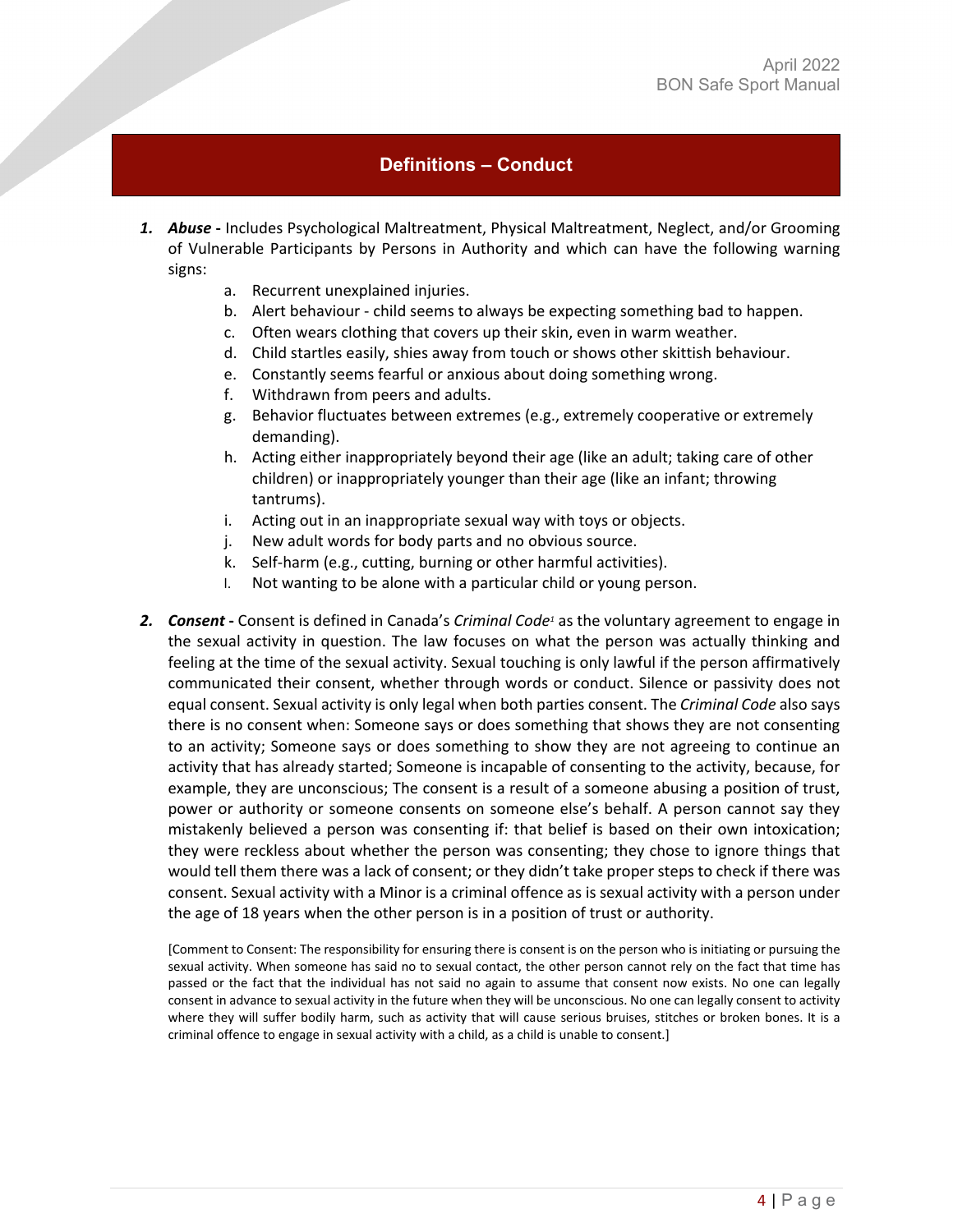*3. Disclosure* **-** The sharing of information by a Participant regarding an incident or a pattern of Maltreatment experienced by that Participant. Disclosure does not constitute a formal report that initiates a process of investigation to address the Maltreatment.

*1 Criminal Code, R.S.C. 1985, c. C-46, [s. 273.1 (1)]*

*4. Discrimination* **-** Differential treatment of an individual based on one or more prohibited grounds which include race, citizenship, national or ethnic origin, colour, religion, age, sex, sexual orientation, gender identity or expression, marital status, family status, genetic characteristics, or disability.

#### *5. Duty to Report*

- a. **Concerns Under Child Protection Legislation**: A legal duty to report is mandated by law, and the requirement varies by province depending on provincial legislation. Everyone has a duty to report child abuse and neglect under Canadian child welfare laws. Professionals who work with children and youth have an added responsibility to report. Adults are obliged to report child Maltreatment if there is knowledge or suspicion that it is occurring. This is called the "duty to report." Every person in Canada has the duty to report known or suspected child Maltreatment by law. Known or suspected abuse or Neglect of a child must be reported to: local child welfare services (e.g., Children's Aid Society or Child and Family Services Agency), or provincial/territorial social service ministries or departments, or local police.
- b. **Concerns Outside of Child Protection Legislation**: Participants have a duty to report concerns of inappropriate conduct of other Participants to uphold the ethical standards and values of Canadian sport. Reporting inappropriate conduct is important to ensure proper action is taken and expectations are re-established. By addressing inappropriate conduct, a collective responsibility to protect Participants from Maltreatment is enacted.
- *6. Grooming* **-** Deliberate conduct by a Participant to sexualize a relationship with a Minor that involves the gradual blurring of boundaries and normalization of inappropriate and sexually abusive behaviour. During the grooming process, the Participant will gain the trust of the Minor and protective adults and peers around the Minor often under the guise of an existing relationship. Manipulation tactics are then used to blur perceptions and gain further access to add private time with the Minor in order to abuse or exploit the Minor. Grooming can occur whether or not harm is intended or results from the behaviour. (Grooming is also a prohibited behaviour listed under the definition of Maltreatment.)
- *7. Harassment* **-** A course of vexatious comment or conduct against a Participant or group, which is known or ought reasonably to be known to be unwelcome. Types of behaviour that constitute Harassment include, but are not limited to:
	- a. Written or verbal abuse, threats, or outbursts;
	- b. Persistent unwelcome remarks, jokes, comments, innuendo, or taunts;
	- c. Racial harassment, which is racial slurs, jokes, name calling, or insulting behaviour or terminology that reinforces stereotypes or discounts abilities because of racial or ethnic origin;
	- d. Leering or other suggestive or obscene gestures;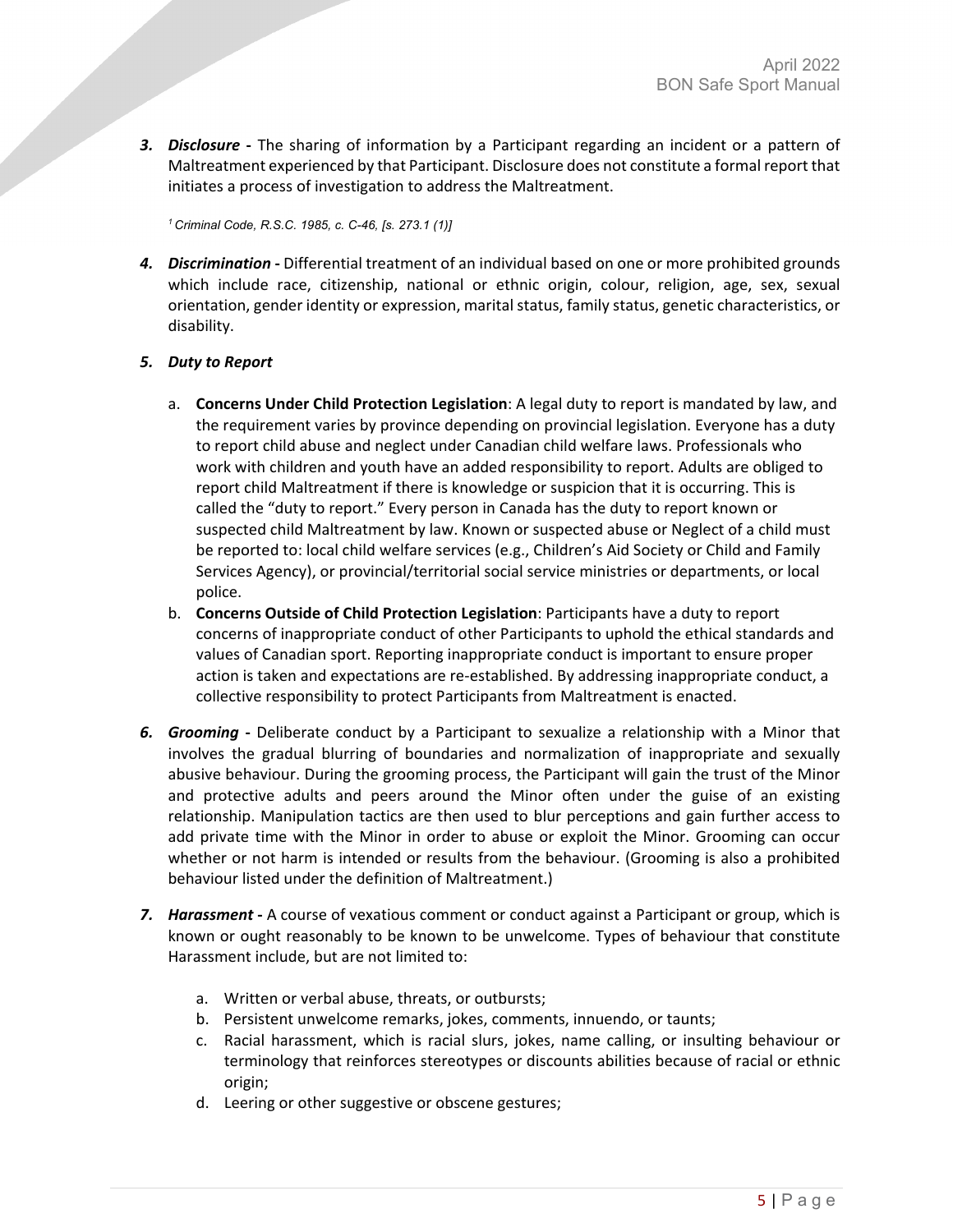- e. Condescending or patronizing behaviour which is intended to undermine self-esteem, diminish performance or adversely affect working conditions;
- f. Practical jokes which endanger a person's safety, or may negatively affect performance.
- *8. Hazing* **-** which is any form of conduct which exhibits any potentially humiliating, degrading, abusive, or dangerous activity expected of a junior-ranking individual by a more senior individual, which does not contribute to either individual's positive development, but is required to be accepted as part of a team or group, regardless of the junior-ranking individual's willingness to participate. This includes, but is not limited to, any activity, no matter how traditional or seemingly benign, that sets apart or alienates any teammate or group member based on class, number of years on the team or with the group, or ability;
	- a. Unwanted physical contact including, but not limited to, touching, petting, pinching, or kissing;
	- b. Deliberately excluding or socially isolating a person from a group or team;
	- c. Persistent sexual flirtations, advances, requests, or invitations;
	- d. Physical or sexual assault;
	- e. Contributing to a *poisoned sport environment*, which can include:
	- f. Locations where material that is discriminatory is displayed (e.g., sexually explicit posters and racial/racist cartoons).
	- g. Groups where harassing behaviour is part of the normal course of activities.
	- h. Behaviour that causes embarrassment, awkwardness, endangers a person's safety or negatively affects performance.
	- i. Behaviours such as those described above that are not directed towards a specific person or group but have the same effect of creating a negative or hostile environment;
	- j. Retaliation or threats of retaliation against a person who reports harassment to Badminton Ontario.
- *9. Maltreatment* **-** Includes Maltreatment related to:
	- a. *Psychological Maltreatment* which includes, without limitation, verbal acts, non-assaultive physical acts and acts that deny attention or support:
		- i. Verbal Acts Verbally assaulting or attacking someone, including but not limited to: unwarranted personal criticisms; body shaming; derogatory comments related to one's identity (e.g. race, gender identity or expression, ethnicity, Indigenous status, ability/disability); comments that are demeaning, humiliating, belittling, intimidating, insulting or threatening; the use of rumours or false statements about someone to diminish that person's reputation; using confidential sport and non-sport information inappropriately. Verbal Maltreatment may also occur in online forms.
		- ii. Non-assaultive Physical Acts (no physical contact) Physically aggressive behaviors, including but not limited to: throwing objects at or in the presence of others without striking another; hitting, striking or punching objects in the presence of others.
		- iii. Acts that Deny Attention or Support Acts of commission that deny attention, lack of support or isolation including but not limited to: ignoring psychological needs or socially isolating a person repeatedly or for an extended period of time; abandonment of an Athlete as punishment for poor performance; arbitrarily or unreasonably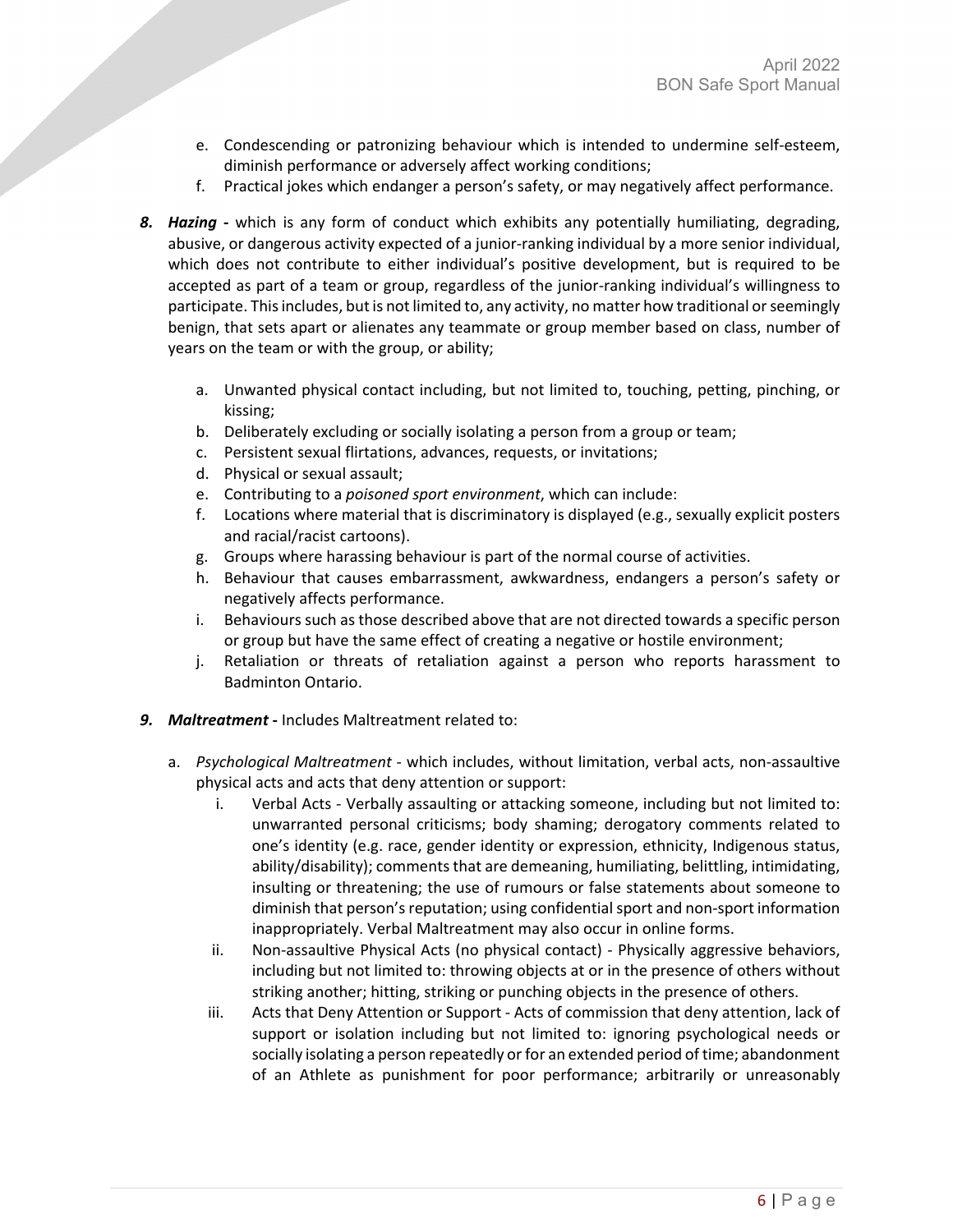denying feedback, training opportunities, support or attention for extended periods of time and/or asking others to do the same.

- b. *Physical Maltreatment*  includes, without limitation, contact or non-contact behaviours that have the potential to cause physical harm:
	- i. Contact behaviours Including but not limited to: deliberately punching, kicking, beating, biting, striking, strangling or slapping another; deliberately hitting another with objects.
	- ii. Non-contact behaviours Including but not limited to: isolating a person in a confined space; forcing a person to assume a painful stance or position for no athletic purpose (e.g., requiring an Athlete to kneel on a hard surface); the use of exercise for the purposes of punishment; withholding, recommending against, or denying adequate hydration, nutrition, medical attention or sleep; denying access to a toilet; providing alcohol to a Participant under the legal drinking age; providing illegal drugs or nonprescribed medications to a Participant; encouraging or knowingly permitting an Athlete to return to play prematurely following any injury or after a concussion and without the clearance of a medical professional; encouraging an Athlete to perform a skill for which they are known to not be developmentally ready.
- c. *Sexual Maltreatment* includes, without limitation, any act targeting a person's sexuality, gender identity or expression, that is committed, threatened or attempted against a person, and includes but is not limited to the Criminal Code Offences of sexual assault, sexual exploitation, sexual interference, invitation to sexual touching, indecent exposure, voyeurism and non-consensual distribution of sexual/intimate images. Sexual Maltreatment also includes sexual harassment and stalking, cyber harassment, and cyber stalking of a sexual nature. Examples include:
	- A. Any penetration of any part of a person's body, however slight, with any object or body part by a person upon another person, including but not limited to:
		- a. vaginal penetration by a penis, object, tongue, or finger;
		- b. anal penetration by a penis, object, tongue, or finger.
	- B. Any intentional touching of a sexual nature of any part of a person's body, however slight, with any object or body part by a person upon another person, including but not limited to:
		- a. kissing;
		- b. intentional touching of the breasts, buttocks, groin or genitals, whether clothed or unclothed, or intentionally touching of another with any of these body parts;
		- c. any contact, no matter how slight, between the mouth of one person and the genitalia of another person;
		- d. making another touch themselves, the Participant, or someone else with or on any of the body parts listed in b).
		- e. any intentional touching in a sexualized manner of the relationship, context or situation.
	- C. In addition to the criminal acts identified above, the UCCMS (Universal Code of Conduct to Prevent and Address Maltreatment in Sport) prohibits sexual relations between an Athlete above the age of majority (depending upon jurisdiction) and a Participant who holds a position of trust and authority on the basis that there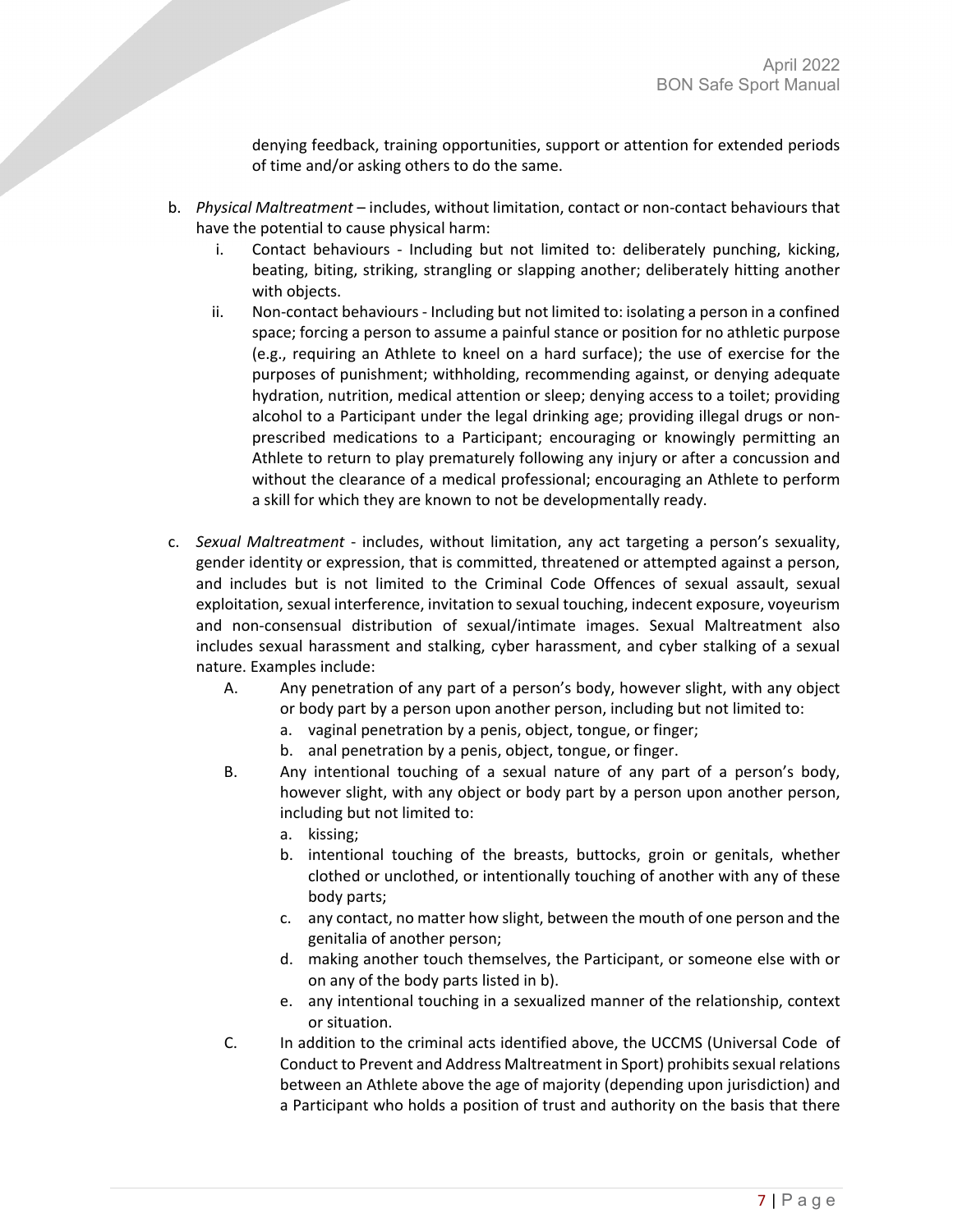can be no Consent where there is a Power Imbalance. A Power Imbalance that is presumed to exist may be challenged.

- d. *Neglect* or acts of omission, includes without limitation: not providing an Athlete recovery time and/or treatment for a sport injury; not being aware of and not considering an individual's physical or intellectual disability; not considering supervision of an Athlete during travel, training or competition; not considering the welfare of the Athlete when prescribing dieting or other weight control methods (e.g., weigh-ins, caliper tests); disregarding the use of performance-enhancing drugs by an Athlete; failure to ensure safety of equipment or environment; allowing an Athlete to disregard sport's rules, regulations, and standards, subjecting Participants to the risk of Maltreatment.
- e. *Grooming* is often a slow, gradual and escalating process of building trust and comfort with a young person. Grooming includes, without limitation, the process of making inappropriate behaviour seem normal and gradually engaging in 'boundary violations' which have been professionally-identified to Canadian standards (e.g., a degrading remark, a sexual joke, sexualized physical contact; adult Participants sharing rooms with a Minor who is not an immediate family member; providing a massage or other purported therapeutic interventions with no specific training or expertise; private social media and text communications; sharing personal photographs; shared use of locker rooms; private meetings; private travel, and providing gifts). The Grooming process:
	- i. Grooming usually begins with subtle behaviours that do not appear to be inappropriate. Many victims/survivors of sexual abuse do not recognize the grooming process as it is happening, nor do they recognize that this process of manipulation is part of the overall abuse process.
	- ii. In the grooming process, the offender begins by gaining trust of adults around the young person. The offender establishes a friendship and gains the young person's trust. Grooming then involves testing boundaries (e.g. telling sexual jokes, showing sexually explicit images, making sexual remarks). Typically, behaviour moves from non-sexual touching to "accidental" sexual touching.
	- iii. The young person is often manipulated into feeling responsible for the contact, is discouraged from telling anyone else about the relationship, and is made to feel obligated to protect the offender. The offender also builds trust with those close to the young person so that the relationship with the young person is not questioned.
- f. *Interference with or Manipulation of Process* it is considered maltreatment if an adult Participant directly or indirectly interferes with a process by:
	- i. falsifying, distorting, or misrepresenting information, the resolution process, or an outcome;
	- ii. destroying or concealing information;
	- iii. attempting to discourage an individual's proper participation in or use of the processes of Badminton Ontario;
	- iv. harassing or intimidating (verbally or physically) any person involved in the processes before, during, and/or following any proceedings of Badminton Ontario;
	- v. publicly disclosing a Participant's identifying information, without the Participant's agreement;
	- vi. failing to comply with any temporary or provisional measure or other final sanction;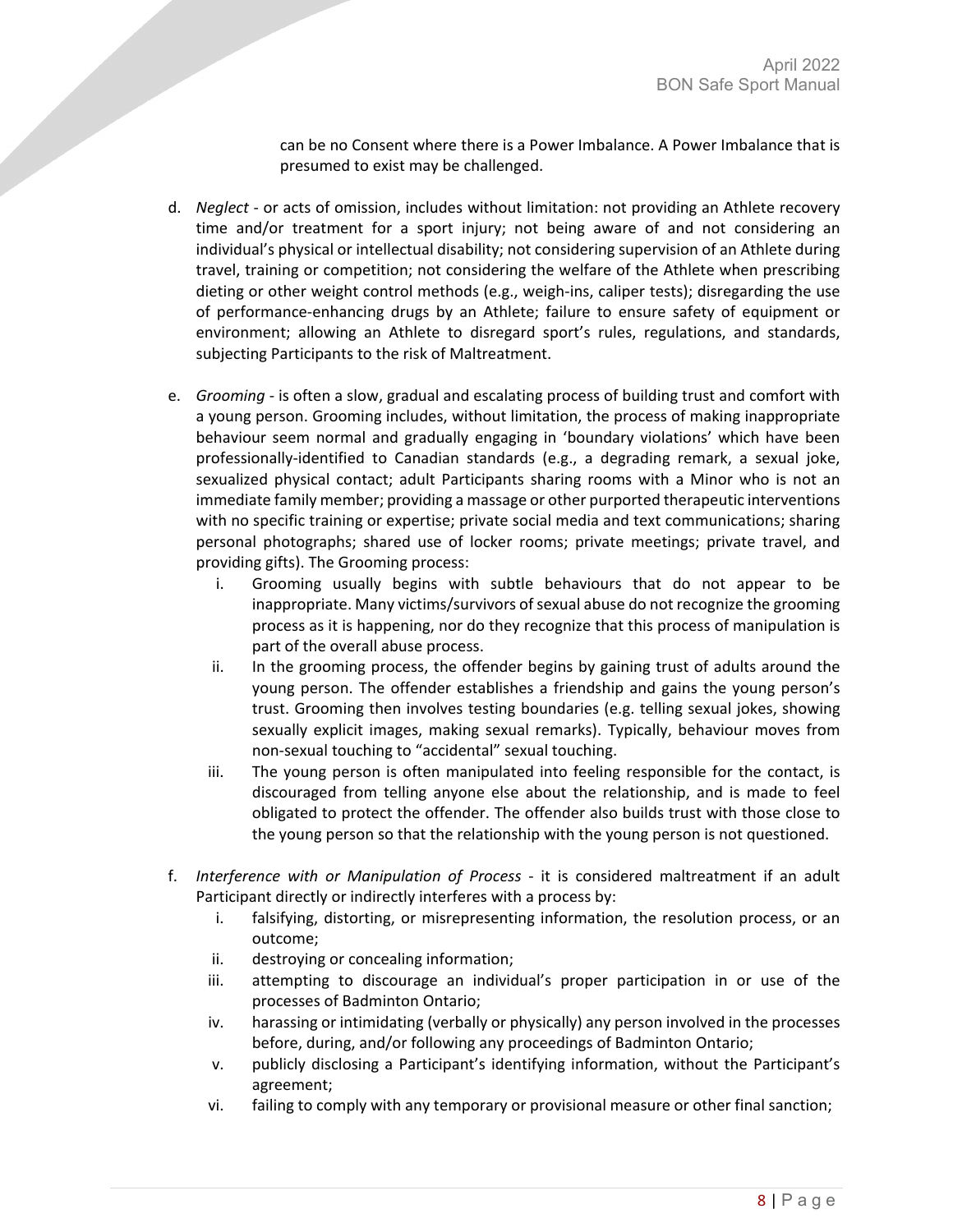- vii. distributing or otherwise publicizing materials a Participant gains access to during an investigation or hearing, except as required by law or as expressly permitted; or
- viii. influencing or attempting to influence another person to interfere with or manipulate the process
- g. *Retaliation* which means that a Participant shall not take an adverse action against any person for making a good faith Report of possible Maltreatment or for participating in any process related to alleged conduct violations. Retaliation includes threatening, intimidating, harassing, coercing or any other conduct that would discourage a reasonable person from engaging or participating in the processes of Badminton Ontario. Retaliation after the conclusion of investigation and sanction processes is also prohibited. Retaliation may be present even where there is a finding that no Maltreatment occurred. Retaliation does not include good-faith actions lawfully pursued in response to a Report of possible Maltreatment.
- h. *Aiding and Abetting* which is any act taken with the purpose of facilitating, promoting, or encouraging the commission of Maltreatment by a Participant. Aiding and Abetting also includes, without limitation, knowingly:
	- i. allowing any person who has been suspended or is otherwise ineligible to be in any way associated with sport or to coach or instruct Participants;
	- ii. providing any coaching-related advice or service to an Athlete who has been suspended or is otherwise ineligible;
	- iii. allowing any person to violate the terms of their suspension or any other sanctions imposed.
- i. *Reporting* it is considered Maltreatment to fail to report Maltreatment of a Minor. A legal Duty to Report is mandated by law, and the requirement varies by province depending on provincial legislation.
	- A. Failure to Report Maltreatment of a Minor:
		- i. The obligation to Report requires the Reporting of any conduct which, if proven true, would constitute Psychological Maltreatment, Sexual Maltreatment, Physical Maltreatment or Neglect involving a Minor Participant. The obligation to Report is an ongoing one and is not satisfied simply by making an initial Report. The obligation includes Reporting, on a timely basis, all relevant information of which an adult Participant becomes aware;
		- ii. The obligation to Report includes making a direct Report;
		- iii. The obligation to Report includes personally identifying information of a potential Minor Complainant to the extent known at the time of the Report, as well as a duty to reasonably supplement the Report as to identifying information learned at a later time;
		- iv. Participants should not investigate or attempt to evaluate the credibility or validity of allegations involving Psychological Maltreatment, Sexual Maltreatment, Physical Maltreatment or Neglect. Participants making a good faith Report are not required to prove the Reports are true before Reporting;
	- B. Failure to Report Inappropriate Conduct:
		- i. Not all inappropriate conduct may meet the threshold for constituting Maltreatment. However, such inappropriate conduct may represent behavior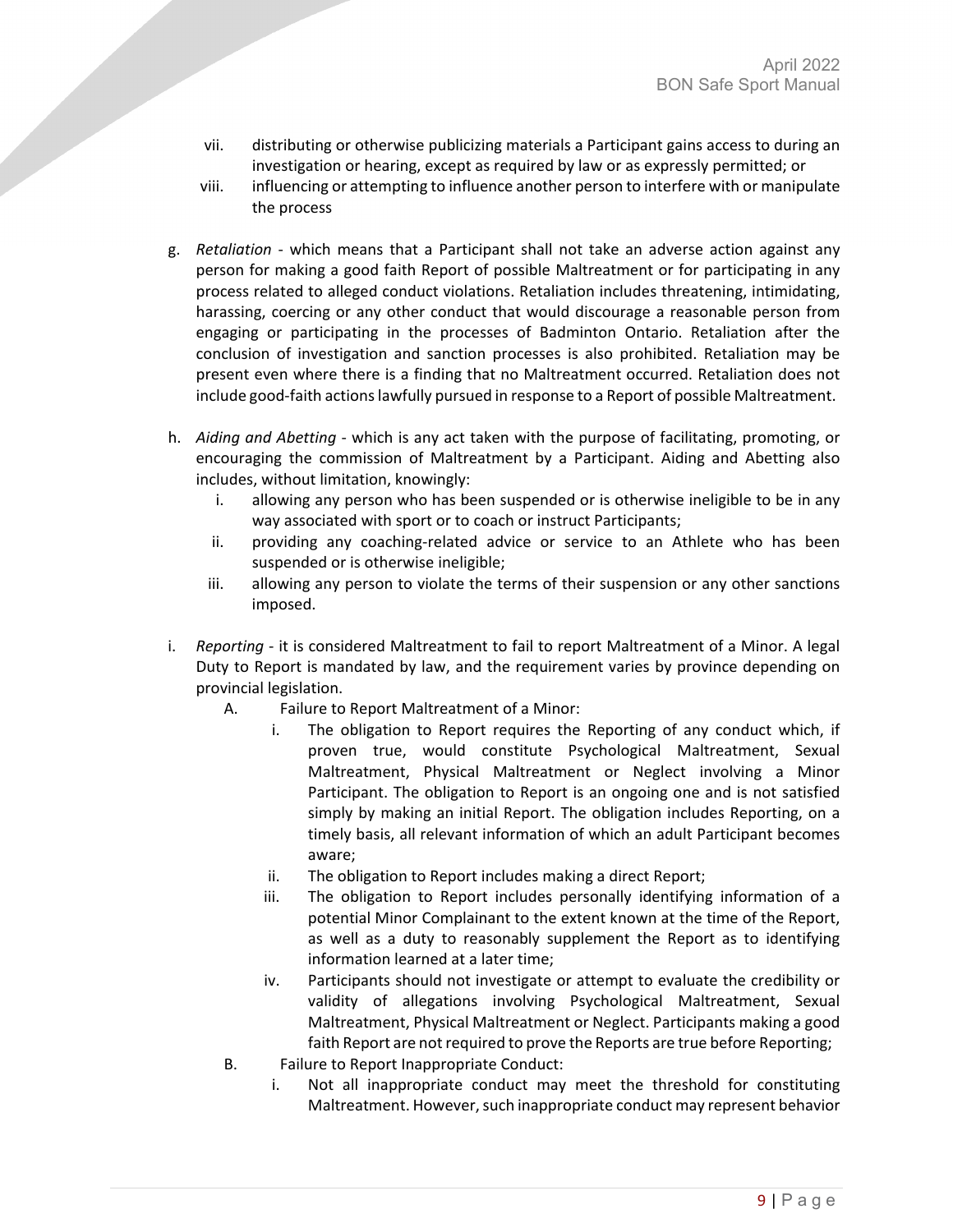with the risk of escalating to Maltreatment. Any Participant who suspects or becomes aware of another Participant's inappropriate conduct, even if it is not defined as Maltreatment, has a Duty to Report such inappropriate conduct through the organization's internal procedures. Those in positions of trust and authority who become aware of another's inappropriate conduct have a responsibility for reporting the concern within their organization's policies and procedures. The person making the report does not need to determine whether a violation took place: instead, the responsibility lies in reporting the objective behaviour.

- C. Intentionally Filing a False Allegation: In addition to constituting Maltreatment, filing a knowingly false allegation or influencing others to file a knowingly false allegation, that a Participant engaged in Maltreatment shall be subject to disciplinary action:
	- i. An allegation is false if the events Reported did not occur, and the person making the Report knows the events did not occur.
	- ii. A false allegation is different from an unsubstantiated allegation; an unsubstantiated allegation means there is insufficient supporting evidence to determine whether an allegation is true or false. Absent demonstrable bad faith, an unsubstantiated allegation alone is not grounds for a violation.
- *10. Neglect* **-** Any pattern or a single serious incident of lack of reasonable care, inattention to a Participant's needs, nurturing or well-being, or omissions in care. Neglect is determined by the objective behaviour but the behaviour must be evaluated with consideration given to the Participant's needs and requirements, not whether harm is intended or results from the behaviour. (Neglect is also a prohibited behaviour listed under the definition of Maltreatment.)
- *11. Physical Maltreatment* **-** Any pattern or a single serious incident of deliberate conduct that has the potential to be harmful to the physical well-being of the Participant. Physical Maltreatment includes, without limitation, contact or non-contact infliction of physical harm. Physical Maltreatment is determined by the objective behaviour, not whether harm is intended or results from the behaviour. (Physical Maltreatment is also a prohibited behaviour listed under the definition of Maltreatment.)
- *12. Power Imbalance* **-** A Power Imbalance may exist where, based on the totality of the circumstances, a Participant has supervisory, evaluative, a duty of care, or other authority over another Participant. A Power Imbalance may also exist between an Athlete and other adults involved in sport in positions such as high-performance directors, sport specific health-care providers, sport science support staff, care or support persons, guides or pilots. Maltreatment occurs when this power is misused. Once a coach-Athlete relationship is established, a Power Imbalance is presumed to exist throughout the coach-Athlete relationship, regardless of age, and is presumed to continue for Minor Athletes after the coach-Athlete relationship terminates or until the Athlete reaches 25 years of age. A Power Imbalance may exist, but is not presumed, where an intimate relationship existed before the sport relationship commenced (e.g., a relationship between two spouses or life partners, or a sexual relationship between consenting adults that preceded the sport relationship).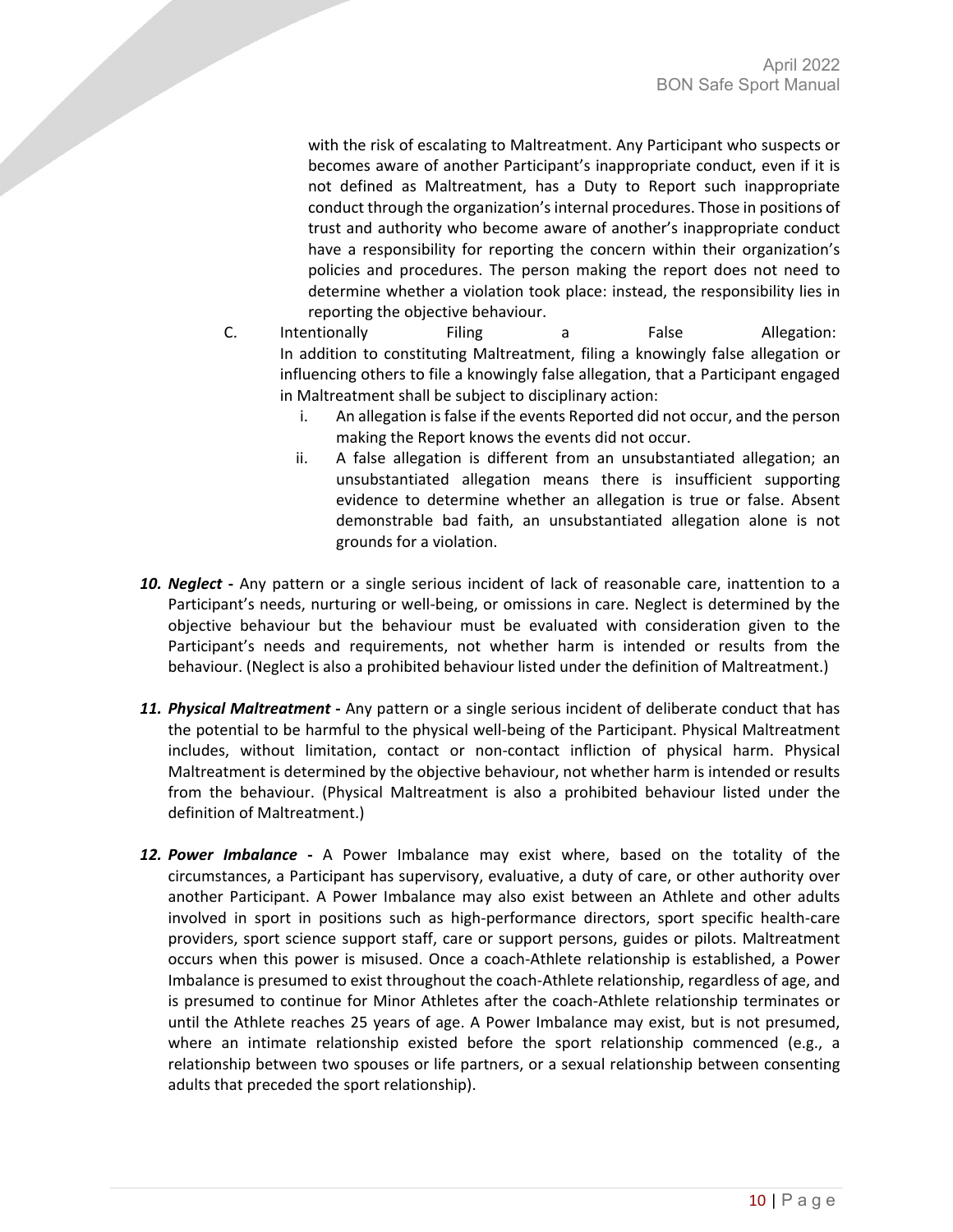[Comment to Power Imbalance: A Power Imbalance may arise whether the Participants are in 1) an authority-based relationship in which one person has power over another by virtue of an ascribed position of authority, such as between high performance director and coach; employer and employee; technical official and Athlete; 2) a dependency relationship in which the person in a position of lesser power is dependent upon the other person for a sense of security, safety, trust, and fulfillment of needs, conducive to intimate physical or psychological connections, such as between parent and child; teacher and student; coach and Athlete; high performance director and Athlete, sport science and medical support staff and Athlete; billet or host family and Athlete; and 3) a peer-to-peer relationship, including but not limited to teammate-teammate, athlete-athlete, coach-coach or official-official relationships. Power may be represented by seniority, ability, physical size, public profile, gender identity or expression, sexual orientation, ethnoracial identity, level of physical and intellectual disability, and their intersections, as some examples. Maltreatment occurs when this power is misused. Moreover, it is recognized that those from traditionally marginalized groups have experienced positions of lesser power.]

*13. Psychological Maltreatment* **-** Any pattern or a single serious incident of deliberate conduct that has the potential to be harmful to the psychological well-being of the Participant. Psychological Maltreatment includes, without limitation, verbal conduct, non-assaultive physical conduct, and conduct that denies attention or support. Psychological Maltreatment is determined by the objective behaviour, not whether harm is intended or results from the behaviour. (Psychological Maltreatment is also a prohibited behaviour listed under the definition of Maltreatment.)

#### *14. Sexual Maltreatment*

- a. **Involving a Child:** Any form of adult/child sexualized interaction constitutes child sexual abuse. Sexual abuse of a child may occur through behaviours that do or do not involve actual physical contact. (Sexual Maltreatment is also a prohibited behaviour listed under the definition of Maltreatment.)
- b. **Involving a person over the Age of Majority:** Any sexual act, whether physical or psychological in nature, that is committed, threatened, or attempted against a Participant without the Participant's Consent. It includes any act targeting a Participant's sexuality, gender identity or expression, that is committed, threatened or attempted against a Participant without that Participant's Consent, and includes but is not limited to, the Criminal Code Offences of sexual assault, sexual exploitation, sexual interference, invitation to sexual touching, indecent exposure, voyeurism and non-consensual distribution of sexual/intimate images. Sexual Maltreatment also includes sexual harassment and stalking, cyber harassment, and cyber stalking of a sexual nature. Sexual Maltreatment can take place through any form or means of communication (e.g. online, social media, verbal, written, visual, hazing, or through a third party). (Sexual Maltreatment is also a prohibited behaviour listed under the definition of Maltreatment.)
- *15. Workplace Harassment* **-** Vexatious comment or conduct against a worker in a Workplace that is known or ought reasonably to be known to be unwelcome. Workplace Harassment should not be confused with legitimate, reasonable management actions that are part of the normal work/training function, including measures to correct performance deficiencies, such as placing someone on a performance improvement plan, or imposing discipline for workplace infractions. Types of behaviour that constitute Workplace Harassment include, but are not limited to:
	- a. Bullying;
	- b. Workplace pranks, vandalism, bullying or hazing;
	- c. Repeated offensive or intimidating phone calls or emails;
	- d. Inappropriate sexual touching, advances, suggestions or requests;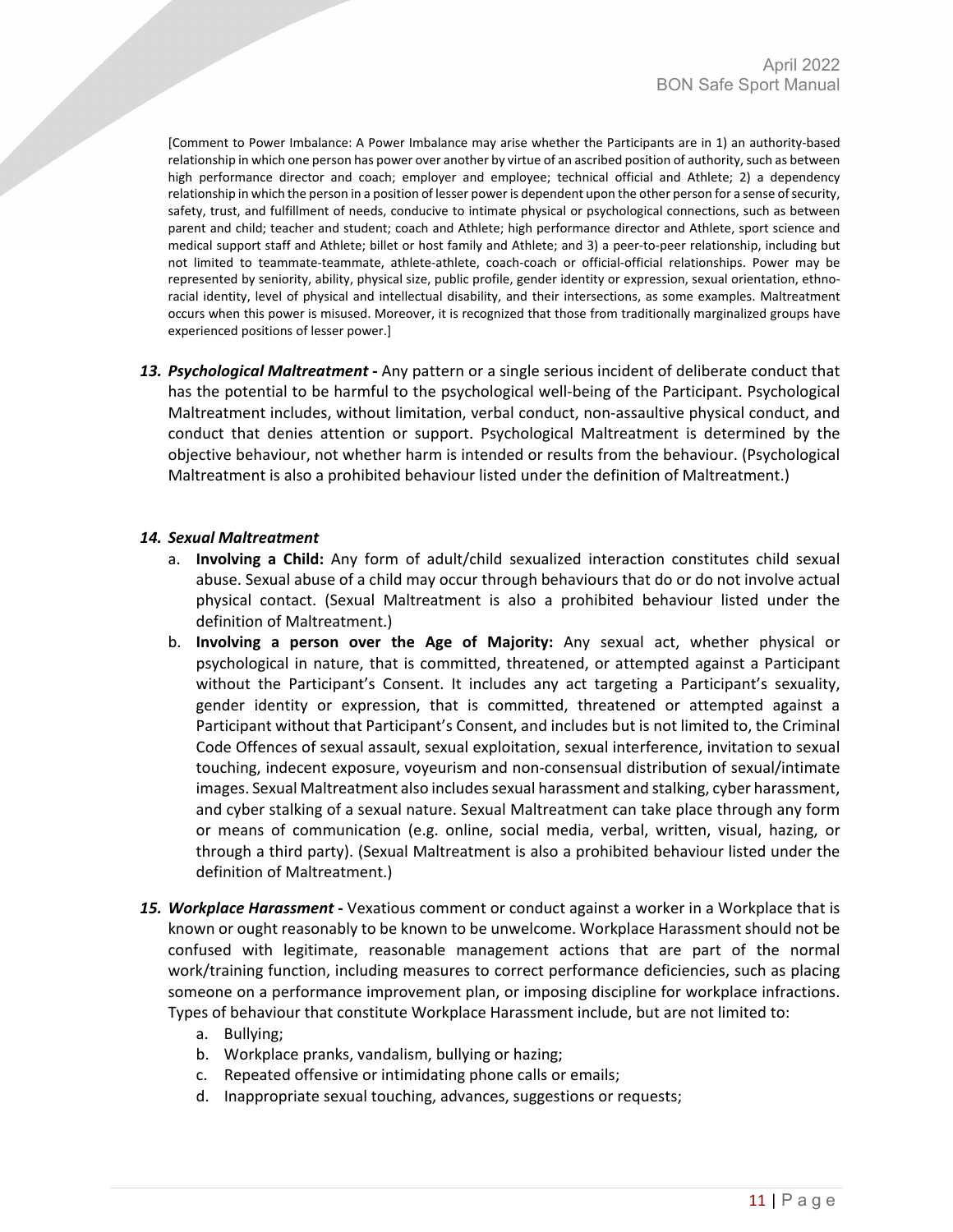- e. Displaying or circulating offensive pictures, photographs or materials in printed or electronic form;
- f. Psychological abuse;
- g. Excluding or ignoring someone, including persistent exclusion of a person from workrelated social gatherings;
- h. Deliberately withholding information that would enable a person to do their job, perform or train;
- i. Sabotaging someone else's work or performance;
- j. Gossiping or spreading malicious rumours;
- k. Intimidating words or conduct (offensive jokes or innuendos); and
- l. Words or actions which are known, or ought reasonably to be known, as offensive, embarrassing, humiliating, or demeaning.
- *16. Workplace Violence* The use of or threat of physical force by a person against a worker in a Workplace that causes or could cause physical injury to the worker; an attempt to exercise physical force against a worker in a Workplace that could cause physical injury to the worker; or a statement or behaviour that it is reasonable for a worker to interpret as a threat to exercise physical force against the worker in a Workplace that could cause physical injury to the worker. Types of behaviour that constitute Workplace Violence include, but are not limited to:
	- a. Verbal or written threats to attack;
	- b. Sending to or leaving threatening notes or emails;
	- c. Physically threatening behaviour such as shaking a fist at someone, finger pointing, destroying property, or throwing objects;
	- d. Wielding a weapon in a Workplace;
	- e. Hitting, pinching or unwanted touching which is not accidental;
	- f. Dangerous or threatening horseplay;
	- g. Physical restraint or confinement;
	- h. Blatant or intentional disregard for the safety or wellbeing of others;
	- i. Blocking normal movement or physical interference, with or without the use of equipment;
	- j. Sexual assault; and
	- k. Any attempt to engage in the type of conduct outlined above.

# **Definitions – Policies**

- <span id="page-11-0"></span>1. *Affected Party* **-** Any individual or entity, as determined by the Appeal Manager, who may be affected by a decision rendered under the *Appeal Policy* and who may have recourse to an appeal in their own right.
- 2. *Appeal Manager*An individual, who may be any staff member, committee member, volunteer, Director, or an independent third party, who is appointed to oversee the appeal process. The Appeal Manager will have responsibilities that include using decision making authority empowered by the *Appeal Policy.*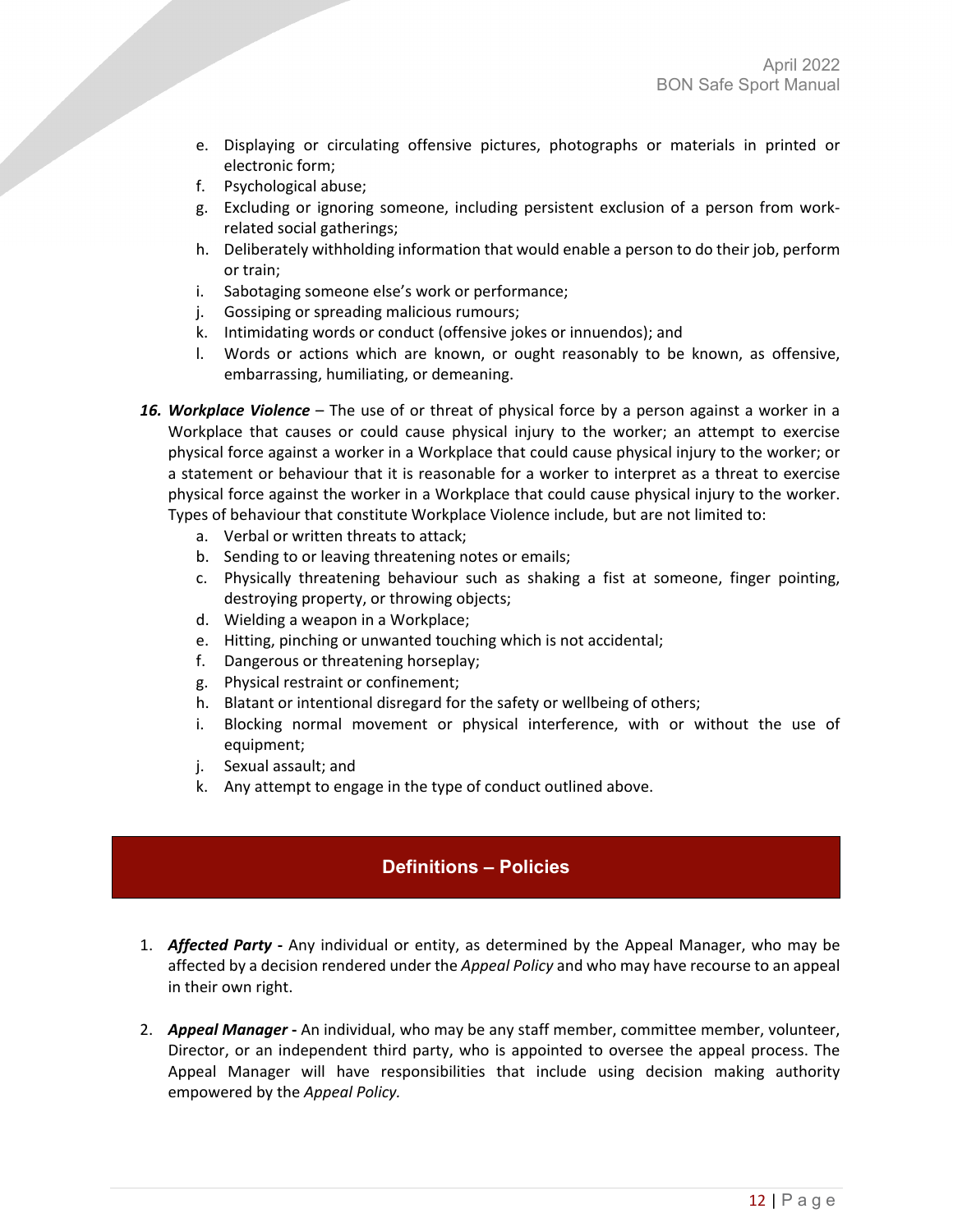- 3. *Appellant*The Party appealing a decision.
- 4. *Athlete*An individual who is an Athlete Participant in Badminton Ontario who is subject to the UCCMS and the policies of Badminton Ontario.
- 5. *Board*The Board of Directors of Badminton Ontario.
- 6. *Case Manager*An independent individual (or individuals) appointed by Badminton Ontario to receive and administer complaints under the *Discipline and Complaints Policy.*
- 7. *Committee Member*An individual elected or appointed to a committee of Badminton Ontario.
- 8. *Complainant*A Participant or observer who makes a report of an incident, or a suspected incident, of Maltreatment or other behaviour that is a violation of the standards described in the *policies within the Safe Sport Policy Manual.*
- 9. *Days*Days including weekends and holidays.
- 10. *Director*An individual appointed or elected to the Board of Directors of Badminton Ontario.
- 11. *Discipline Chair*An individual appointed to oversee discipline issues as described in the *Discipline and Complaints Policy*.
- 12. *Even***t** An event sanctioned by Badminton Ontario.
- 13. *Minor* Any Participant who is under the age of majority at the time and in the jurisdiction where the alleged Maltreatment has occurred. Adults are responsible for knowing the age of a Minor. For the purpose of protection in each Canadian province and territory, a Minor is a child younger than the following age:
	- a. 16 years old: Newfoundland and Labrador; Saskatchewan; Northwest Territories; Nunavut
	- b. 18 years old: Prince Edward Island; Quebec; Ontario; Manitoba; Alberta
	- c. 19 years old: Nova Scotia; New Brunswick; British Columbia; Yukon

Note: Children with disabilities are eligible for protective services until age 19

- 14. *Participants*Refers to all categories of individual members and/or registrants defined in the Bylaws of Badminton Ontario who are subject to the UCCMS and the policies of Badminton Ontario, as well as all people employed by, contracted by, or engaged in activities with Badminton Ontario including, but not limited to, employees, contractors, Athletes, coaches, instructors, officials, volunteers, managers, administrators, committee members, parents/guardians, spectators, committee members, and Directors.
- 15. *Parties*the groups involved with a dispute. In the *Discipline and Complaints Policy*, the Parties are the Complainant and Respondent. In the *Appeal Policy*, the Parties are the Appellant, Respondent, and any Affected Party.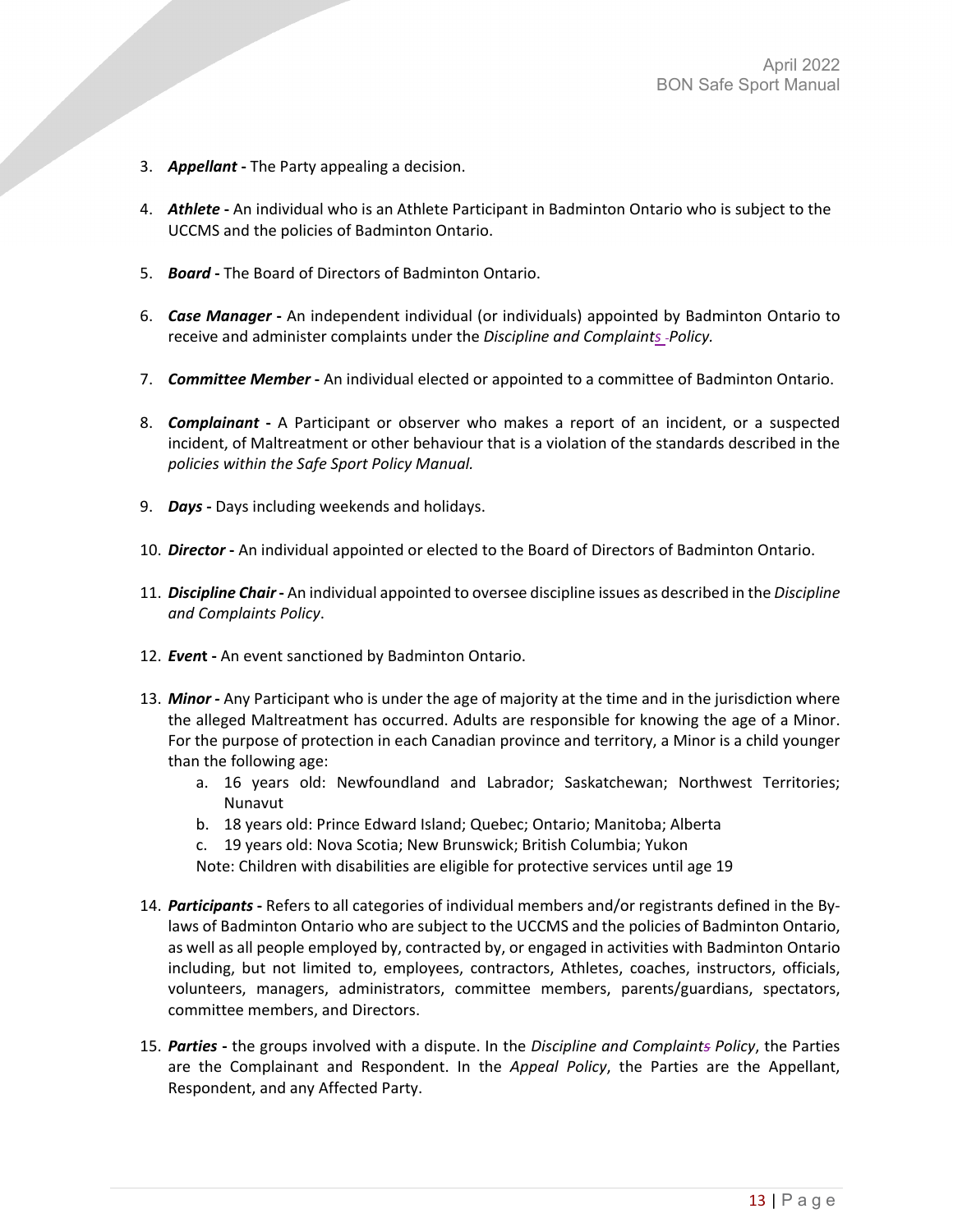- 16. *Person in Authority*Any Participant who holds a position of authority within Badminton Ontario including, but not limited to, coaches, instructors, officials, managers, support personnel, chaperones, committee members, and Directors.
- 17. *Reporting (or Report)*The provision of information in writing by any person or a Participant to a relevant independent authority (the independent person or position, such as a Case Manager/Safe Sport Officer, charged with receiving a report and determining next steps) regarding Maltreatment. Reporting may occur through either: (i) the Complainant (of any age) or the one who experienced the Maltreatment, or (ii) a witness – someone who witnessed the Maltreatment or otherwise knows or suspects Maltreatment. In either case, the intention of Reporting is to initiate an independent investigative process, which could result in disciplinary action being taken against the Respondent.
- 18. *Respondent*The Participant responding to a complaint filed against them or, in the case of an appeal, the body whose decision is being appealed.
- 19. *Safe Sport Officer*This person is an independent third party who will guide a *Complainant* through the complaints process.  This Independent Officer is empowered to supersede Badminton Ontario staff and launch appropriate policies as required based on evidence or a situation reported.  Contact with the Safe Sport Officer is confidential, subject to certain legal limits. The independent Safe Sport Officer is a certified workplace harassment resources/investigator.
- 20. *Social Media*The catch-all term that is applied broadly to computer-mediated communication media such as, but not limited to blogs, YouTube, Facebook, Instagram, Tumblr, TikTok, Snapchat, and Twitter.
- 21. *Vulnerable Participants*Includes Minors and vulnerable adults (people who, because of age, disability or other circumstance, are in a position of dependence on others or are otherwise at a greater risk than the general population of being harmed by people in positions of trust or authority).
- 22. *Worker*Any person who performs work for Badminton Ontario including employees, managers, supervisors, temporary workers, volunteers, student volunteers, part-time workers, the Board of Directors, and independent contractors.
- 23. *Workplace*Any place where business or work-related activities are conducted. Workplaces include but are not limited to, the registered office(s), work-related social functions, work assignments outside the registered office(s), work-related travel, the training and competition environment, and work-related conferences or training sessions.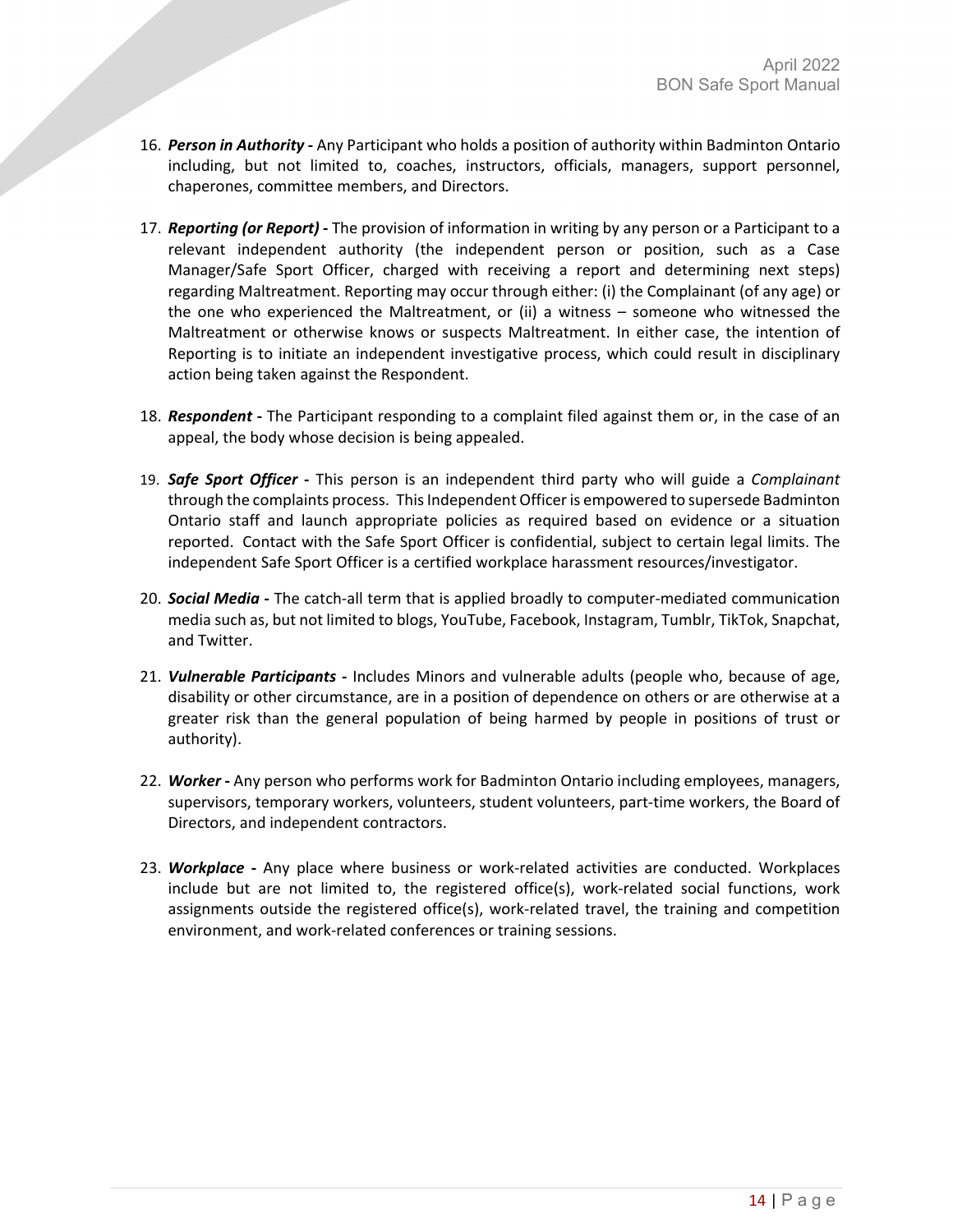# <span id="page-14-0"></span>**SSP-01-2022 Athlete Protection Policy**

#### **Purpose**

1. This *Athlete Protection Policy* describes how Persons in Authority shall maintain a safe sport environment for all Athletes.  

#### **Scope**

2. Badminton Ontario has adopted Badminton Canada's "Athlete Protection Policy", as found in their Safe Sport Policy Manual (March 2021).

3. Regarding Section 8 (d) 'Photography / Video', please see attached Appendix A – Badminton Ontario Image Consent Form.  

4. Regarding Section 10 'Enforcement', any alleged violations of this policy shall be addressed pursuant to *Badminton Ontario's Discipline/Complaints/Dispute Resolution Policy*. 

#### **Policy History Approved March 21, 2022 Next Review Date Next Review Date**

#### **Revision Table**

| <b>Current Revision</b> | Date of Revision | <b>Revision Details</b>     | <b>Revision</b>     |
|-------------------------|------------------|-----------------------------|---------------------|
| <b>Number</b>           | (mm/dd/vv)       |                             | <b>Completed By</b> |
|                         | 03/08/22         | Policy created & documented | <b>BOCC</b>         |

#### **Appendix A – Badminton Ontario Image Consent Form**

CONSENT FOR USE OF PERSONAL INFORMATION AND PHOTOGRAPHY, VIDEO, EMAIL RELEASE

Please read carefully; confirm and agree.

Foreword: Badminton Ontario, the Provincial Sport Organization ("PSO") governing badminton in Ontario, greatly acknowledges the leadership of Badminton Canada. The PSO endorses and adopts the guiding principles outlined in this Consent for Use of Personal Information and Photography, Video, and Email Release Consent ("Consent").

This is a binding legal consent. Clarify any questions or concerns before agreeing to be bound by this Consent.

1. This Consent must be signed by the Participant and/or the Participant's parent/guardian (if applicable, when the Participant is younger than the age of majority in his/her province of residence) prior to participation. The age of majority in the Province of Ontario is eighteen (18) years old. The Participant agrees to be bound by and acknowledges the terms set out in this Consent . When applicable, the Participant's parent/guardian acknowledges and agrees to the terms on behalf of the Participant and references in this document to the Participant agreeing to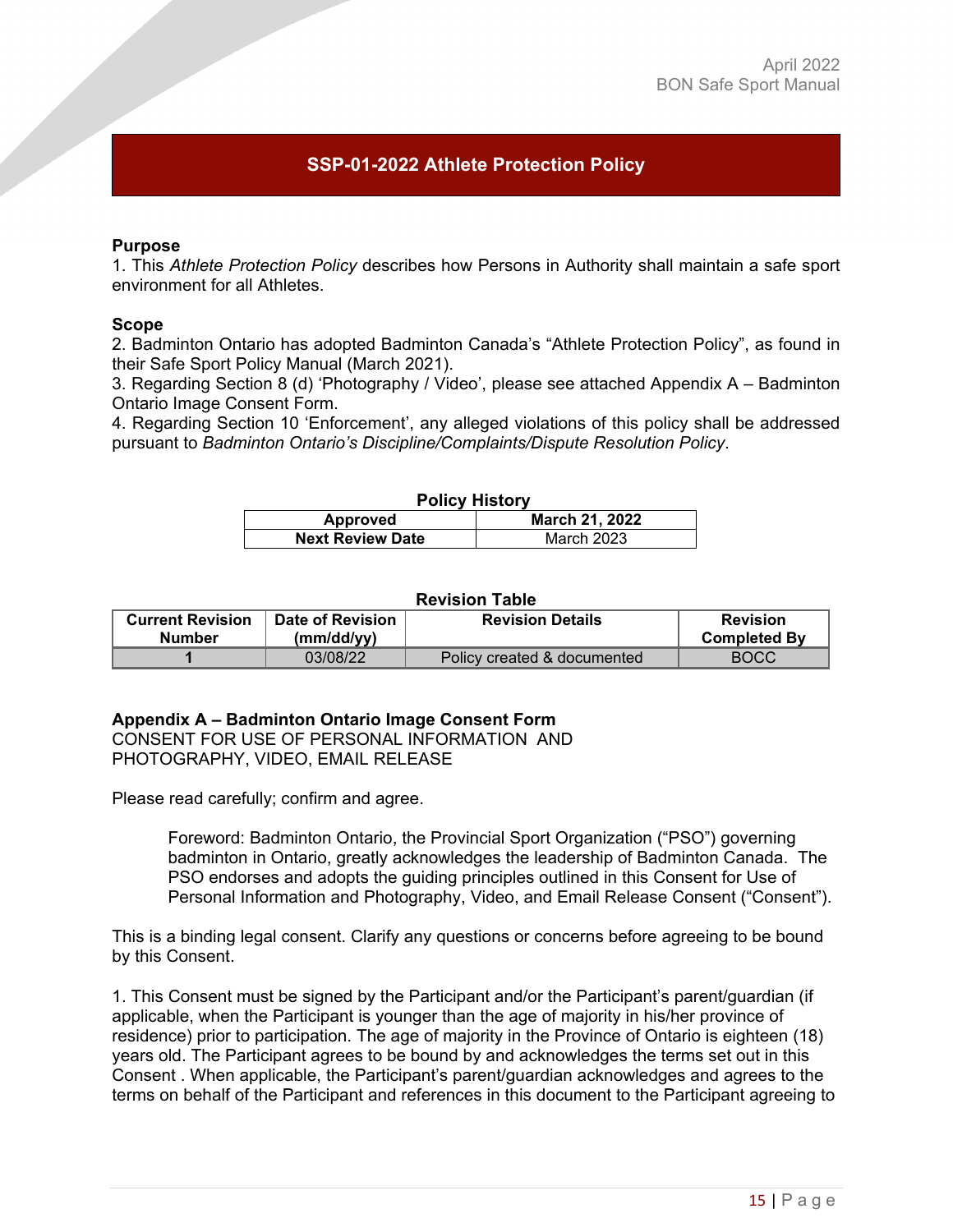or acknowledging a risk or term is understood to be referring to the Participant's parent/guardian agreeing to or acknowledging the risk or term on behalf of the Participant.

#### PERSONAL INFORMATION

2. The personal information provided at registration will be used for the purposes reasonably associated with badminton activities conducted by the Club, District Member Association, Provincial Sport Organization (Badminton Ontario), and/or National Sport Organization (Badminton Canada). These purposes include national, provincial, and regional event registration, insurance coverage, certification, training and competition event participation, competition result publication, and:

2.1 Compiling statistical reports;

2.2 Reporting non-identifying, demographic and participation statistics to funders, sponsors, and other authorized third parties;

2.3 Making direct contact with registrants, volunteers, and staff as necessary for the operations of the Club, District Member Association, Provincial Sport Organization (Badminton Ontario), and/or National Sport Organization (Badminton Canada).

3. Some of the information you provide will be used by Badminton Ontario and/or passed on to Badminton Canada for purposes including association registration, insurance coverage, and:

3.1 Ensuring participants train and compete in age appropriate disciplines;

3.2 Ensuring athlete eligibility for selection to teams;

3.3 Establishing pertinent records and baseline performance data to assist coaching decisions in a national team competitive training setting;

3.4 Reporting and publishing name, certification level, gender, club/district affiliation on Badminton Ontario and/or Badminton Canada web pages, news releases, notices, and reports.

4. The personal information collected will include the name, gender, year of birth, contact information, club affiliation, and various certifications as required for the registrants role.

5. Additional personal information may be collected from time to time. Consent for the use of this personal information my be inferred where its uses are obvious and it have been voluntarily provided. When not obvious, the purpose for collection will be provided prior to, or at the time of collection; either orally or in writing.

6. Complete texts of the Privacy Policy may be found on the Badminton Ontario website at: [https://badmintonontario.ca/wp-content/uploads/2020/08/BADMINTON-ONTARIO-Privacy-](https://badmintonontario.ca/wp-content/uploads/2020/08/BADMINTON-ONTARIO-Privacy-Policy.pdf)[Policy.pdf](https://badmintonontario.ca/wp-content/uploads/2020/08/BADMINTON-ONTARIO-Privacy-Policy.pdf) 

7. Should a registrant wish to review their personal information held by their Club, District Member Association, Provincial Sport Organization (Badminton Ontario), or National Sport Organization (Badminton Canada) they must make a request to the appropriate organization pursuant to that organization's Policy. Further, registrants may withdraw consent to use their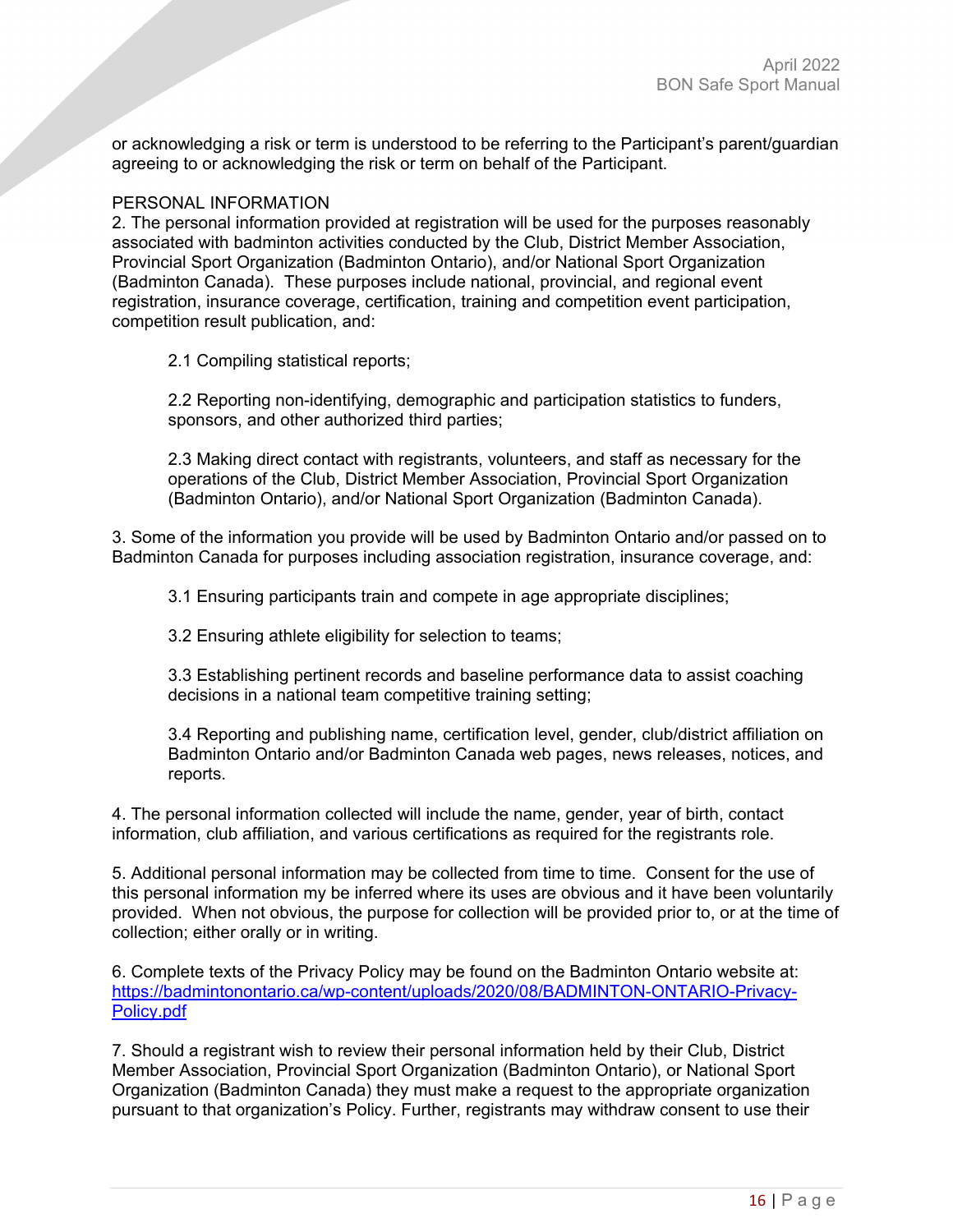personal information pursuant to the Policies. Such withdrawal however, may require the cancellation of registration with and suspension of insurance coverage and activities with the Club, District Member Association, Provincial Sport Organization (Badminton Ontario), and/or National Sport Organization (Badminton Canada).

All registrants or their legal guardian must agree to this consent form each season.

# PHOTOGRAPHY, VIDEO, EMAIL RELEASE

8. The Participant (and the Participant's parent/guardian, if applicable) grants permission to the Organizations to photograph and/or record the Participant's image and/or voice on still or motion picture film and/or audio tape. The Participant (and the Participant's parent/guardian, if applicable) consents to the collection and use of personal images, video, audio, athletic results and awards and prizes received. The use of these materials and information will be to promote the sport, the Organizations, and/or the Organizations' Activities through social media, newsletters, websites, television, film, radio, print and/or displays. The Participant (or the Participant's parent/guardian, if applicable) understands that they waive any claim to remuneration for use of audio/visual materials used for these purposes. The Participant (or the Participant's parent/guardian, if applicable) understands that personal information can be viewed by anyone who accesses Badminton Ontario's website or publications and that permission may be withdrawn at any time by contacting the Organizations' Privacy Officers. The Privacy Officer will advise the implications of such withdrawal.

# ACKNOWLEDGMENT

9. The Participant (and the Participant's parent/guardian, if applicable) acknowledges that they have read and understand this Consent, that they have executed this consent form voluntarily, and that this consent form is to be binding upon themselves, their heirs, spouse, children, parents, guardians, next of kin, executors, administrators and legal or personal representatives. It is further acknowledged that by agreeing to this consent form the Participant (when 18 years old or older) has waived the right to maintain a lawsuit against the PSO on the basis of any claims from which they have released herein.

By typing your name or parent/Guardian on this, you agree that you are to be bound by all that is contained in this Consent Form.

| Signature: | Name                                                                        | Date: |
|------------|-----------------------------------------------------------------------------|-------|
| Signature: | Parent/Guardian (if the individual is younger than eighteen (18) years old) | Date: |
| Signature: | Parent/Guardian (if the individual is younger than eighteen (18) years old  | Date: |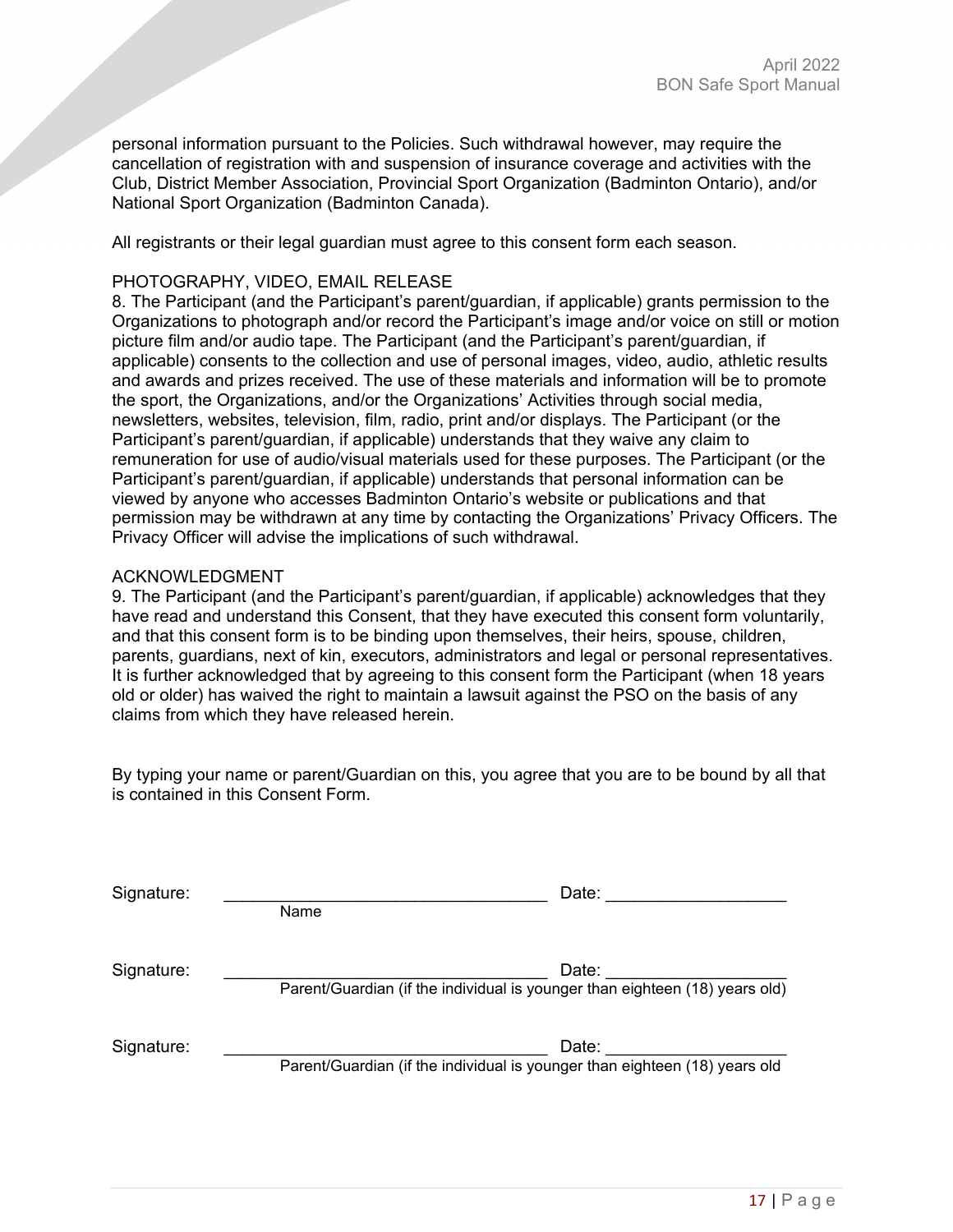# <span id="page-17-0"></span>**SSP-08-2022 Team Selection Policy**

#### **Purpose**

1. This Policy serves as a general guide for Badminton Ontario's Provincial Team nomination and selection process for both coaches and athletes. It establishes general principles that are applicable to the selection to all Provincial Team events.

#### **Criteria**

2. For each specific Provincial Team event, a "Selection Criteria Document" will be approved and published by the Badminton Ontario selection committee (the "Selection Committee"). The Selection Criteria Document outlines the selection process for each team (the "Selection Criteria"), including:

- a. Team objectives Stipulated in the Selection Criteria Document for a specific competition;
- b. High performance principles Stipulated in the Selection Criteria Document for a specific competition; and
- c. Eligibility for selection athlete and coach.

#### *Athlete:*

- i. Must meet the age criteria dictated by the competition;
- ii. Must be a registered competitive member of Badminton Ontario and in good standing;
- iii. Must adhere to the Badminton Ontario's Code of Conduct and Ethical Conduct Policy;
- iv. Must be a Canadian citizen or landed immigrant and be prepared to show documentation and must submit a declaration of same prior to the deadline published by the Selection Committee (this includes athletes who may have received an exemption from competing in any selection competitions);
- v. Must compete at the team selection trials established for each team;
- vi. Must have met the minimum performance standard at a sanctioned competition recognized by Badminton Ontario, normally being a specific trials competition but there could be instances whereby other options for selection are determined within the Selection Criteria; and
- vii. For the Canada Games, must have had a permanent domicile or actual residence located, for at least 180 days prior to the opening of the Games, within Ontario. An athlete can have only one domicile.

#### *Coach:*

i. Must be a current registered coach of Badminton Ontario, meeting all the professional and public standards required for such registration;

ii.Must be a member in good standing with Badminton Ontario;

i.Must adhere to the Badminton Ontario's Code of Conduct and Ethical Conduct Policy; and

i.Must be accredited in the National Coaching Certification Program (NCCP) at the level determined within the specific competition Selection Criteria.

#### *Manager:*

i. Must be a member in good standing with Badminton Ontario; and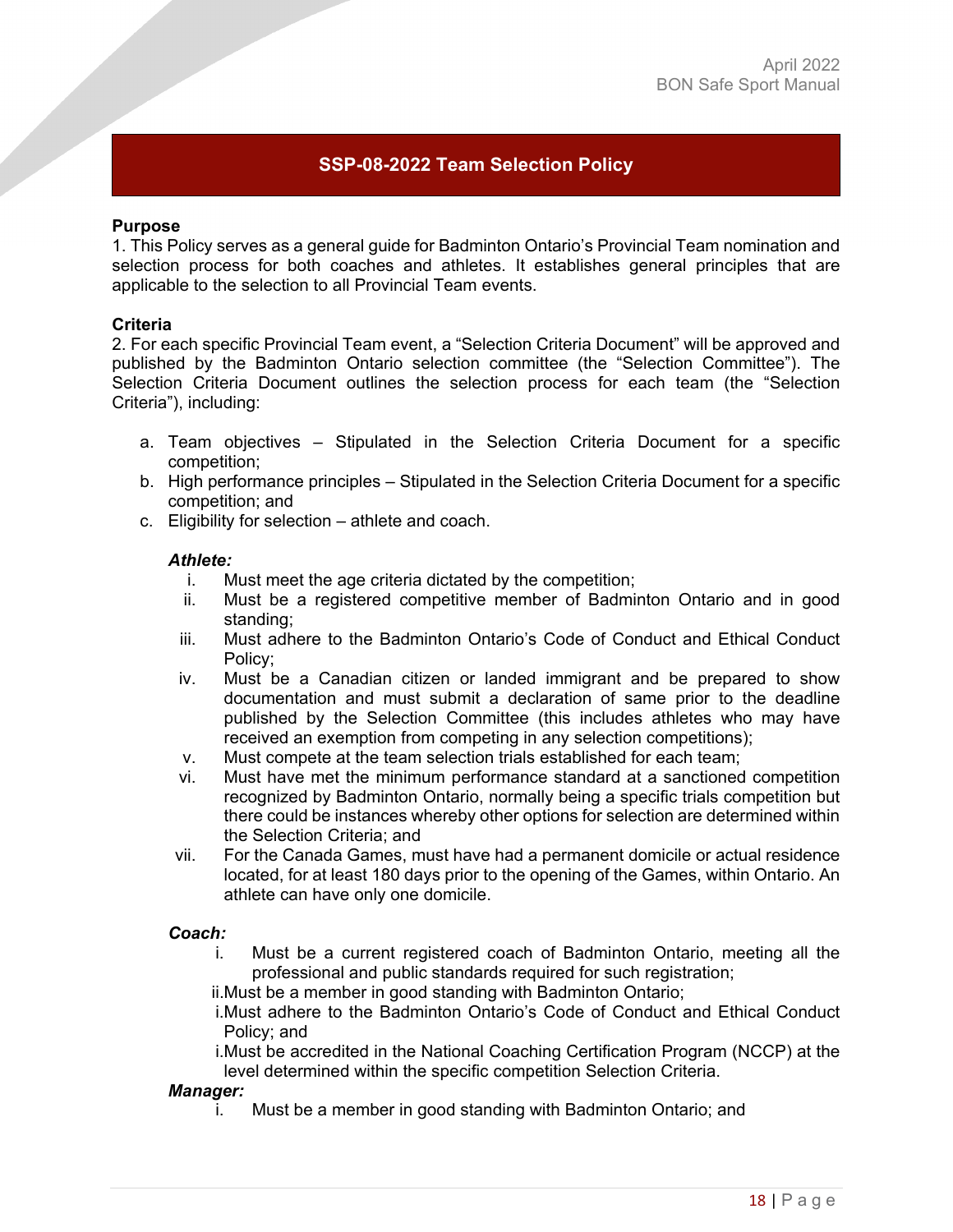ii. Must adhere to the Badminton Ontario's Code of Conduct and Ethical Conduct Policy.

Selection processes, Selection Criteria, deadlines, qualifying periods, and standards and exception will each be stipulated in the Selection Criteria Document for the specific competition.

#### **Selection**

3. All coach and athlete selections will be made by the applicable Selection Committee in accordance with the applicable Selection Criteria Document.

#### **Rules**

4. Regarding Selection Criteria, except as explicitly provided in the Selection Criteria Document, the most restrictive criteria of the Badminton World Federation (BWF), Badminton Canada (BCAN), Canada Games Council (CGC), or other organization's regulations pertinent to the team selection being determined will prevail.

#### **Trials**

5. Except as explicitly provided in the Selection Criteria Document, all athletes must compete at the identified qualifying trial(s) to be eligible for selection.

#### **Qualifying Period**

6. Except as explicitly provided in the Selection Criteria Document, no performances in events that occur before or after the end of the applicable qualifying period will be valid for the purpose of selection to the team.

#### **Amendments**

7. Badminton Ontario reserves the right to amend the Selection Criteria Document. If amendments are made, they will be communicated as soon as possible through established communication channels (posting on the Badminton Ontario web-site and social media platforms).

#### **Unforeseen Circumstances**

8. In situations where unforeseen circumstances do not allow the process for selection as contemplated in the Selection Criteria Document to be implemented, the Selection Committee reserves the right to determine an appropriate course of action. Depending on the circumstances, such course of action may involve implementation of an alternate process for team selection.

#### **Team Travel Obligations**

9. Athletes who wish to participate on a Badminton Ontario provincial team are required to comply with Badminton Ontario travel plans (including participation in pre-competition and pre-targetevent training camps and competitions), as they pertain to training schedules, travel and accommodation schedules.

#### **Appeals for Selection**

10. Appeals of team selection decisions may only be submitted by athletes deemed eligible to submit appeals as specified in the Selection Criteria Document.

11. Appeals may be submitted for circumstances related to athlete illness or injury or other reasonable technical circumstance deemed appropriate by the Selection Committee. The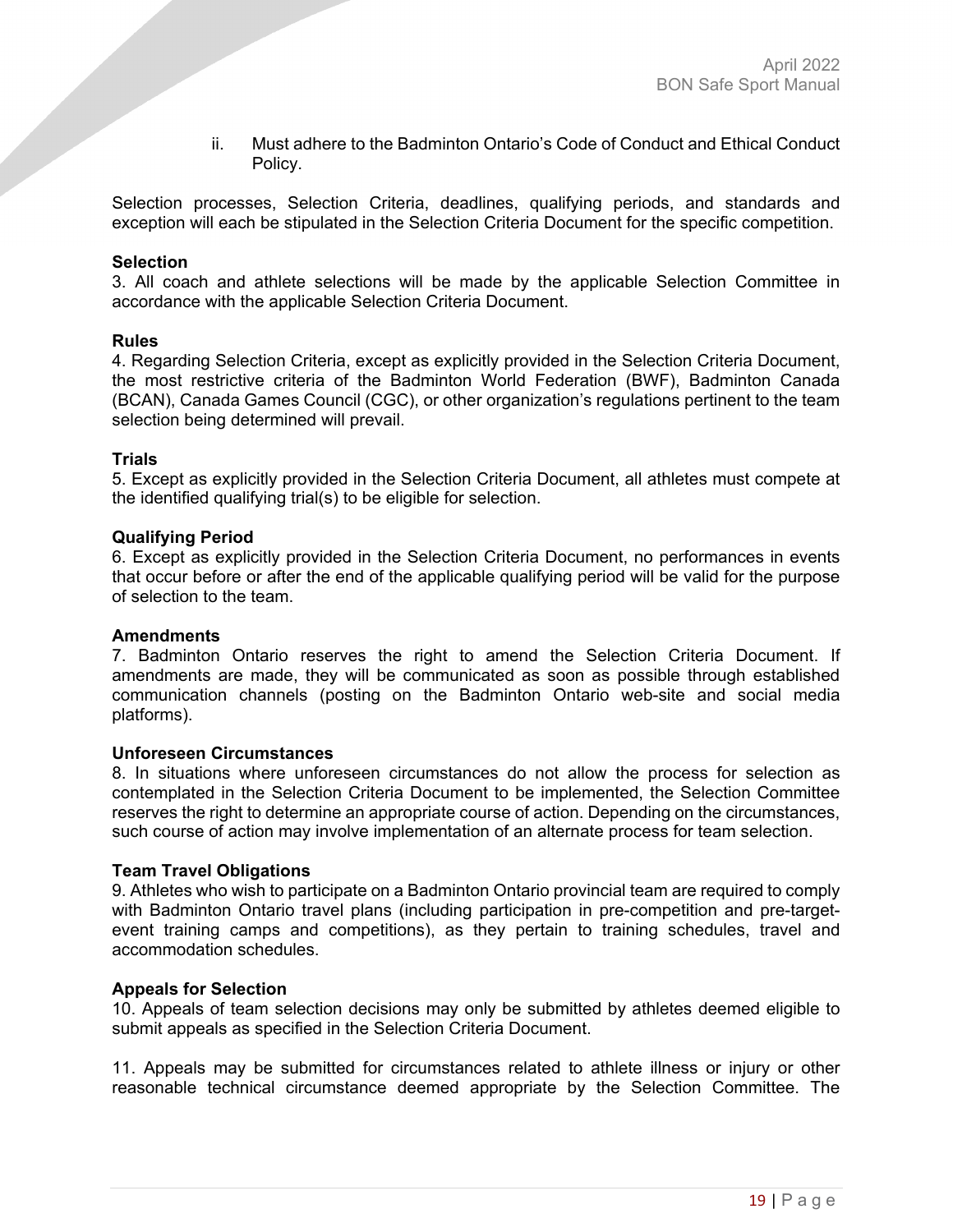Selection Committee will decide all first level appeals, bearing in mind the team objectives and high-performance principles as specified in the Selection Criteria Document.

12. All Appeals relating to Team Selection must be submitted to Badminton Ontario as per the Badminton Ontario Appeal Policy.

#### **Non-Compliance**

13. Failure to comply with any of the Policy obligations (outlined above) may result in removal from a team.

## **Policy History**

| <b>Approved</b>         | March 21, 2022    |
|-------------------------|-------------------|
| <b>Next Review Date</b> | <b>March 2023</b> |

#### **Revision Table**

| <b>Current Revision</b><br><b>Number</b> | <b>Date of Revision</b><br>(mm/dd/yy) | <b>Revision Details</b>     | <b>Revision</b><br><b>Completed By</b> |
|------------------------------------------|---------------------------------------|-----------------------------|----------------------------------------|
|                                          | 04/06/2022                            | Policy created & documented | <b>BOCC</b>                            |
|                                          |                                       |                             |                                        |

# <span id="page-19-0"></span>**SSP-02-2022 Gender Equity Policy**

#### **Purpose**

1. Badminton Ontario is committed to ensuring that all individuals, regardless of gender, have equitable opportunities to take part in badminton as a player, coach, official, administrator or leader. Badminton Ontario understands that gender balance increases collaboration, respect and inclusiveness and reduces inequality on all grounds. 

#### **Scope**

2. Badminton Ontario has adopted Badminton Canada's "Gender Equity Policy", as found in their Safe Sport Policy Manual (May 2020) and remove the existing "Gender Equity and Inclusion Policy".

#### **Policy History**

| <b>Approved</b> | March 21, 2022 |
|-----------------|----------------|
|                 |                |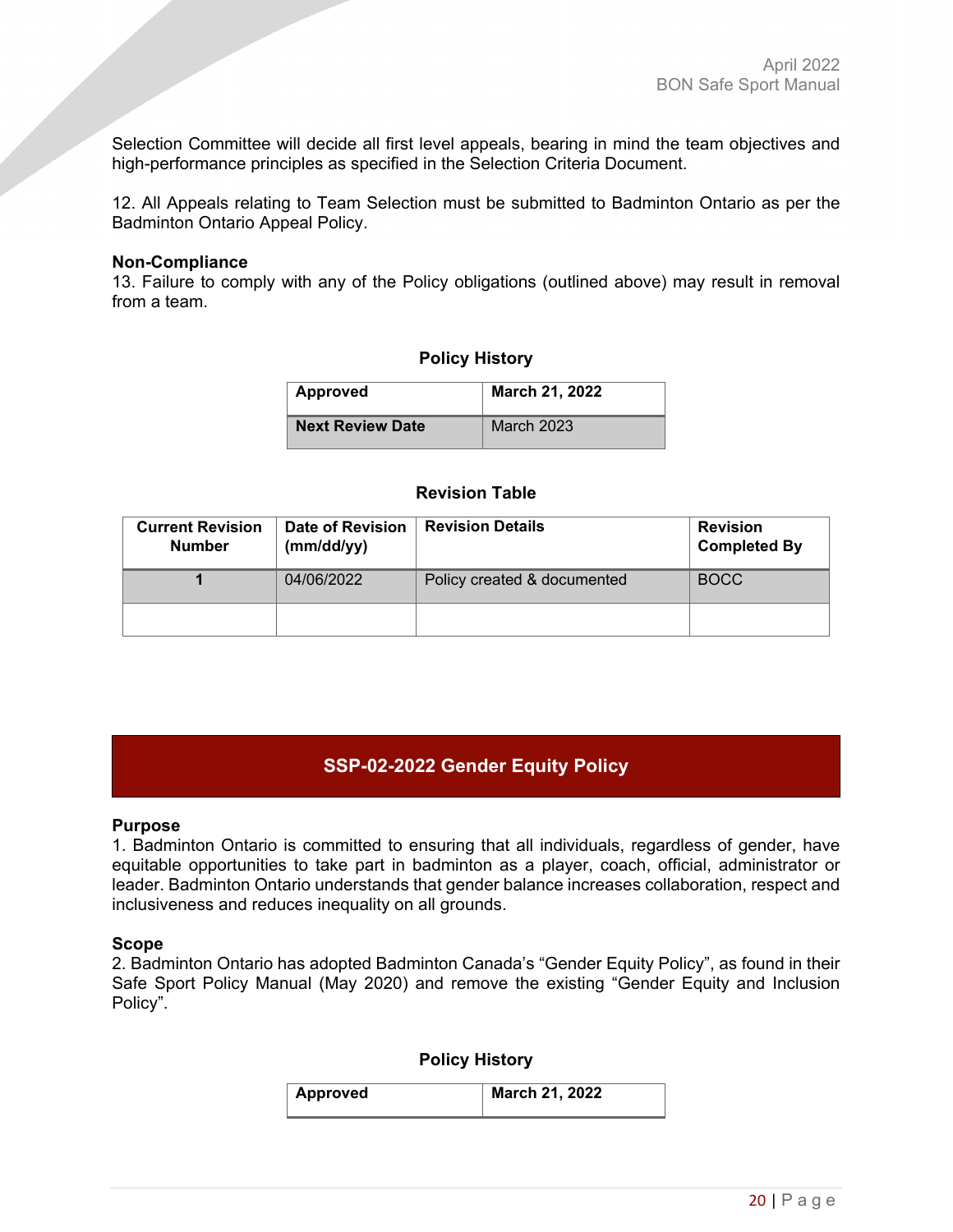| Next Review Date | March 2023 |
|------------------|------------|
|                  |            |

# **Revision Table**

| <b>Current Revision</b><br><b>Number</b> | <b>Date of Revision</b><br>(mm/dd/yy) | <b>Revision Details</b>     | <b>Revision</b><br><b>Completed By</b> |
|------------------------------------------|---------------------------------------|-----------------------------|----------------------------------------|
|                                          | 03/08/22                              | Policy created & documented | <b>BOCC</b>                            |
|                                          |                                       |                             |                                        |

# <span id="page-20-0"></span>**SSP-09-2022 Gender Inclusion Policy**

#### **Purpose**

1. Badminton Ontario is committed to ensuring that all individuals, regardless of gender, have equitable opportunities to take part in badminton as a player, coach, official, administrator or leader. Badminton Ontario understands that gender balance increases collaboration, respect and inclusiveness and reduces inequality on all grounds. 

#### **Scope**

2. Badminton Ontario has adopted Badminton Canada's "Gender Inclusion Policy", as found in their Safe Sport Policy Manual (May 2020).

#### **Policy History**

| Approved                | March 21, 2022    |
|-------------------------|-------------------|
| <b>Next Review Date</b> | <b>March 2023</b> |

## **Revision Table**

| <b>Current Revision</b><br><b>Number</b> | Date of Revision<br>(mm/dd/yy) | <b>Revision Details</b>     | <b>Revision</b><br><b>Completed By</b> |
|------------------------------------------|--------------------------------|-----------------------------|----------------------------------------|
|                                          | 04/06/22                       | Policy created & documented | <b>BOCC</b>                            |
|                                          |                                |                             |                                        |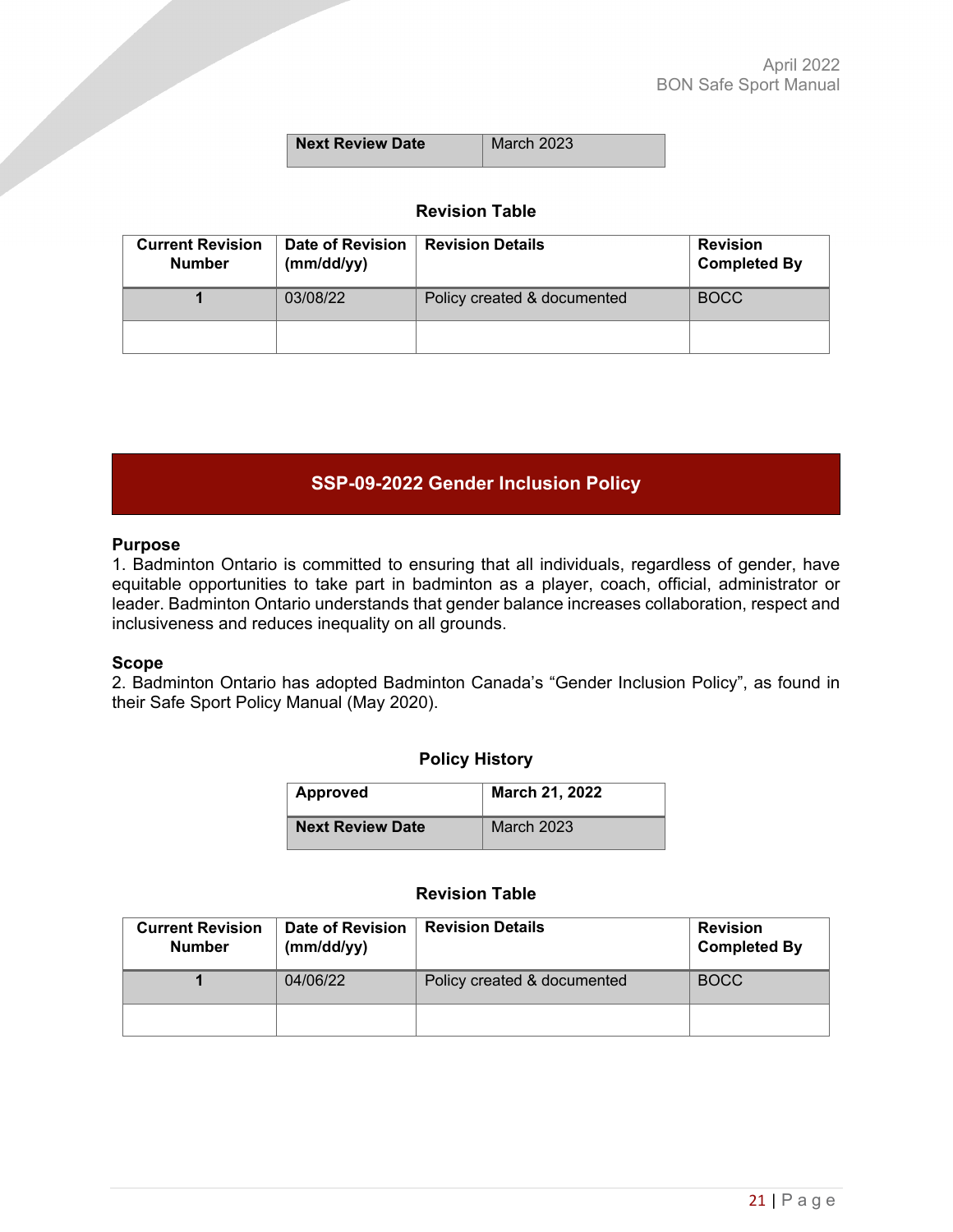# <span id="page-21-0"></span>**SSP-10-2022 Screening Policy**

#### **Purpose**

1. Screening of personnel and volunteers is an important part of providing a safe environment among sport organizations which provide programs and services to youth and people with disabilities. Badminton Ontario is responsible, at law, to do everything reasonable to provide a safe and secure environment for participants in its programs, activities and events. Badminton Ontario takes very seriously, and is committed to, fulfilling the duty of care it owes to its members.

2. The purpose of screening is to identify individuals within Badminton Ontario who pose a risk to children, youth and people with disabilities.

#### **Scope**

3. Badminton Ontario has adopted Badminton Canada's "Screening Policy", as found in their Safe Sport Policy Manual (May 2020).

4. An exception to the adoption will be made in Appendix B, where it references Badminton Canada's "Code of Conduct and Ethics Policy, Conflict of Interest Policy, and Privacy Policy", these should be replaced with "Badminton Ontario's Code of Conduct and Ethical Conduct Policy".

#### **Policy History**

| Approved                | March 21, 2022    |
|-------------------------|-------------------|
| <b>Next Review Date</b> | <b>March 2023</b> |

## **Revision Table**

| <b>Current Revision</b><br><b>Number</b> | Date of Revision<br>(mm/dd/yy) | <b>Revision Details</b>     | <b>Revision</b><br><b>Completed By</b> |
|------------------------------------------|--------------------------------|-----------------------------|----------------------------------------|
|                                          | 04/06/2022                     | Policy created & documented | <b>BOCC</b>                            |
|                                          |                                |                             |                                        |

# <span id="page-21-1"></span>**SSP-11-2022 Social Media Policy**

#### **Purpose**

1. The Social Media Policy describes guidelines on how all members of Badminton Ontario are protected with media and photographs of members and staff in posting respectful to show activities and events hosted under Badminton Ontario in proper conduct and behaviour.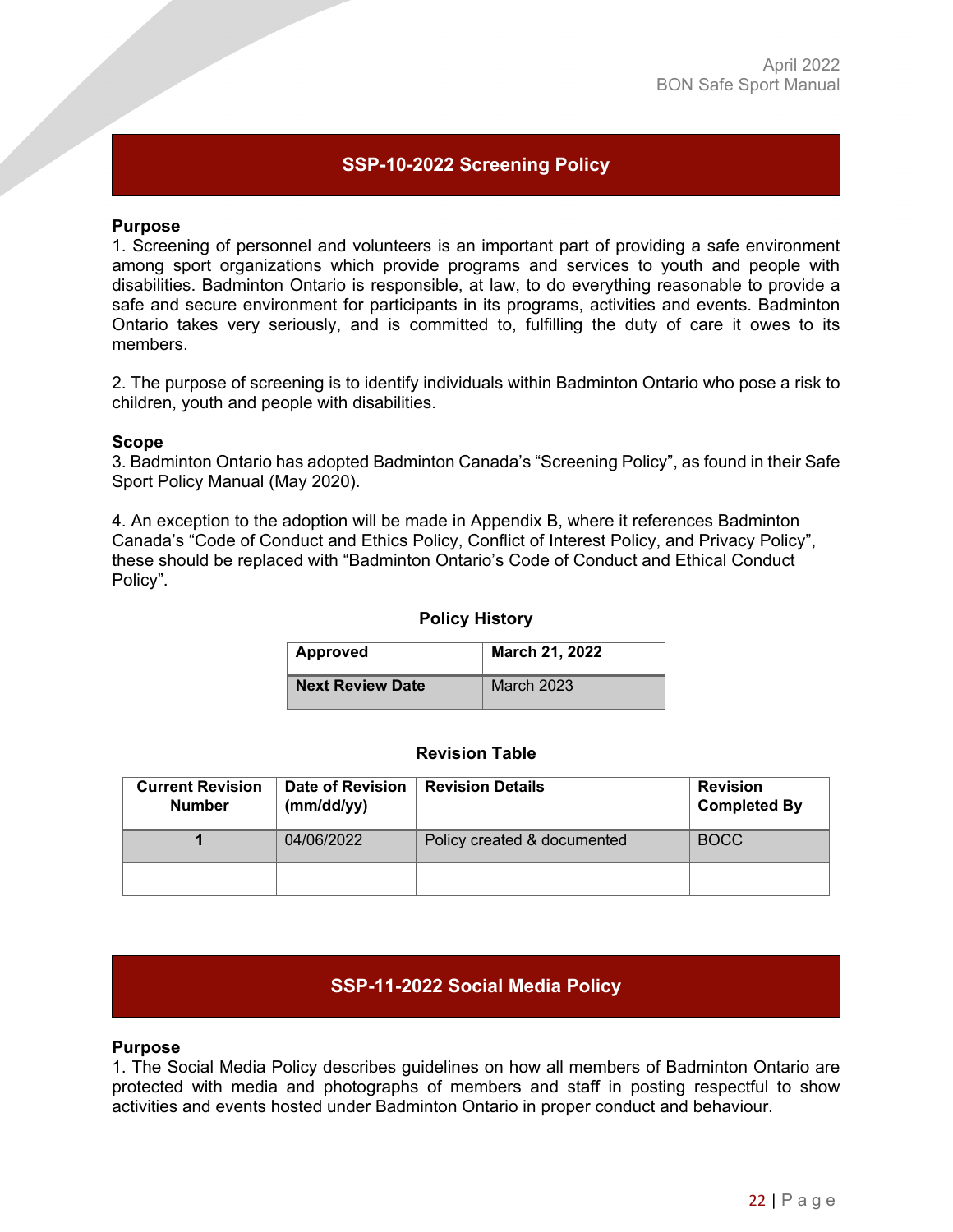## **Criteria**

2. Badminton Ontario has adopted Badminton Canada's "Social Media Policy", as found in their Safe Sport Policy Manual (May 2020).

## **Policy History**

| <b>Approved</b>         | March 21, 2022    |
|-------------------------|-------------------|
| <b>Next Review Date</b> | <b>March 2023</b> |

## **Revision Table**

| <b>Current Revision</b><br><b>Number</b> | Date of Revision<br>(mm/dd/yy) | <b>Revision Details</b>     | <b>Revision</b><br><b>Completed By</b> |
|------------------------------------------|--------------------------------|-----------------------------|----------------------------------------|
|                                          | 04/06/2022                     | Policy created & documented | <b>BOCC</b>                            |
|                                          |                                |                             |                                        |

# <span id="page-22-0"></span>**SSP-12-2022 Discipline/Complaints/Dispute Resolution Policy**

# **Definitions**

- 1. The following terms have these meanings in this Policy:
	- a. "BON Mediator" means the person appointed from time to time by the board of directors of Badminton Ontario for the purpose of resolving disputes through mediation.
	- b. "Case Manager" has the meaning ascribed to it in Section 12.
	- c. "Complainant" means the Party alleging an infraction.
	- d. "Days" means calendar days irrespective of weekends and holidays.
	- e. "Individuals" means all categories of membership defined in Badminton Ontario's Bylaws, as well as all individuals employed by, or engaged in activities with, Badminton Ontario including, but not limited to, athletes, coaches, convenors, referees, officials, volunteers, managers, administrators, committee members, directors and officers of Badminton Ontario, spectators at events, and parents/guardians of athletes.
	- f. "Panel" has the meaning ascribed to it in Section 25.
	- g. "Parties" means the Complainant, Respondent, and any other Individuals, persons, or organizations affected by the complaint.
	- h. "Respondent" means the alleged infracting Party.

#### **Purpose**

2. Badminton Ontario is committed to providing an environment in which all Individuals involved with Badminton Ontario are treated with respect. Membership in Badminton Ontario, as well as participation in its activities, brings many benefits and privileges. At the same time, Individuals and participants are expected to fulfill certain responsibilities and obligations including, but not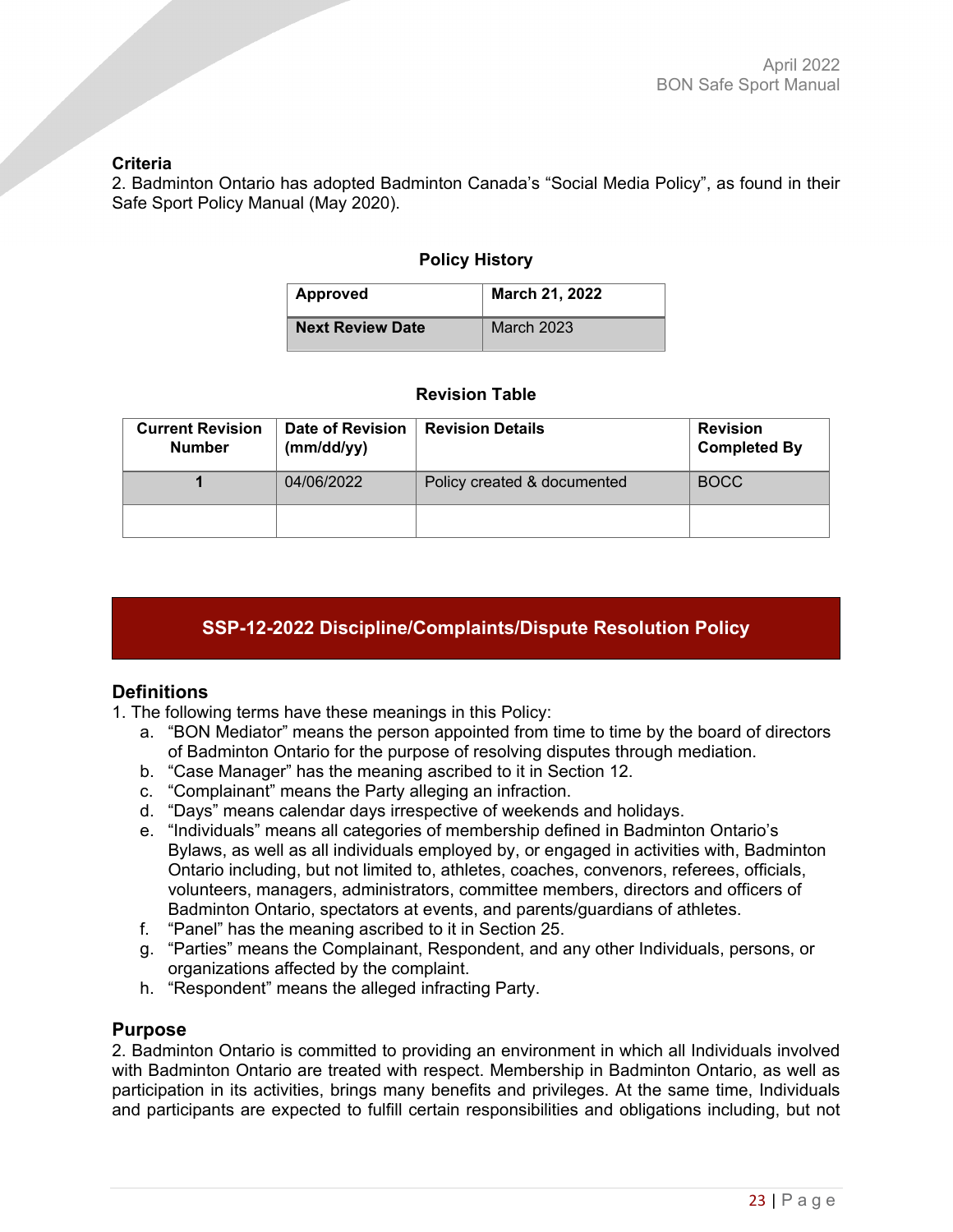limited to, complying with Badminton Ontario's policies, bylaws, rules and regulations, and Code of Conduct and Ethics. Irresponsible behaviour by Individuals can result in severe damage to the integrity of Badminton Ontario. Conduct that violates these values may be subject to sanctions pursuant to this Policy. Since discipline may be applied, Badminton Ontario provides Individuals with the mechanism outlined in this Policy so that complaints are handled fairly, expeditiously, and affordably.

# **Application of this Policy**

3. This Policy applies to all Individuals.

4. This Policy may be adopted by Badminton Ontario's members to their own activities with the substitution of 'Badminton Ontario' with the name of the member organization.

5. This Policy applies to discipline matters that may arise during the course of Badminton Ontario's business, activities, and events including, but not limited to, competitions, practices, tryouts, training camps, travel associated with Badminton Ontario activities, and any meetings.

6. This Policy does not prevent discipline from being applied, during a competition or event, according to specific procedures in place for the particular event. Further discipline may be applied according to this Policy.

7. Discipline matters and complaints arising within the business, activities, or events organized by entities other than Badminton Ontario will be dealt with pursuant to the policies of these other entities unless requested and accepted by Badminton Ontario at its sole discretion.

#### **Minors**

8. Complaints may be brought for or against a Participant who is a Minor. Minors must have a parent/guardian or other adult serve as their representative during this process.

9. A Minor is not required to attend an oral hearing, if held.

# **Reporting a Complaint**

10. Any individual may report any complaint to Badminton Ontario. Such a complaint must be in writing and signed. The complaint must be filed within fourteen (14) calendar days of the alleged incident. Anonymous complaints may be accepted at the sole discretion of Badminton Ontario.

11. A Complainant wishing to file a complaint outside the fourteen (14) calendar day period must provide a written statement giving reasons for an exemption to this limitation. The decision to accept or not accept the complaint outside of the fourteen (14) day period will be at the sole discretion of Badminton Ontario. This decision may not be appealed.

12. At Badminton Ontario's discretion, Badminton Ontario may act as the Complainant and initiate the complaint process under the terms of this Policy. In such cases, Badminton Ontario will identify an individual to represent Badminton Ontario.

## **Mediation**

13. Before any complaint proceeds to the formal stage, the dispute may be referred to mediation upon the consent of the parties. Where appropriate, the BON Mediator can act as a mediator to assist the Complainant and Respondent to work towards a mutually agreed resolution. Where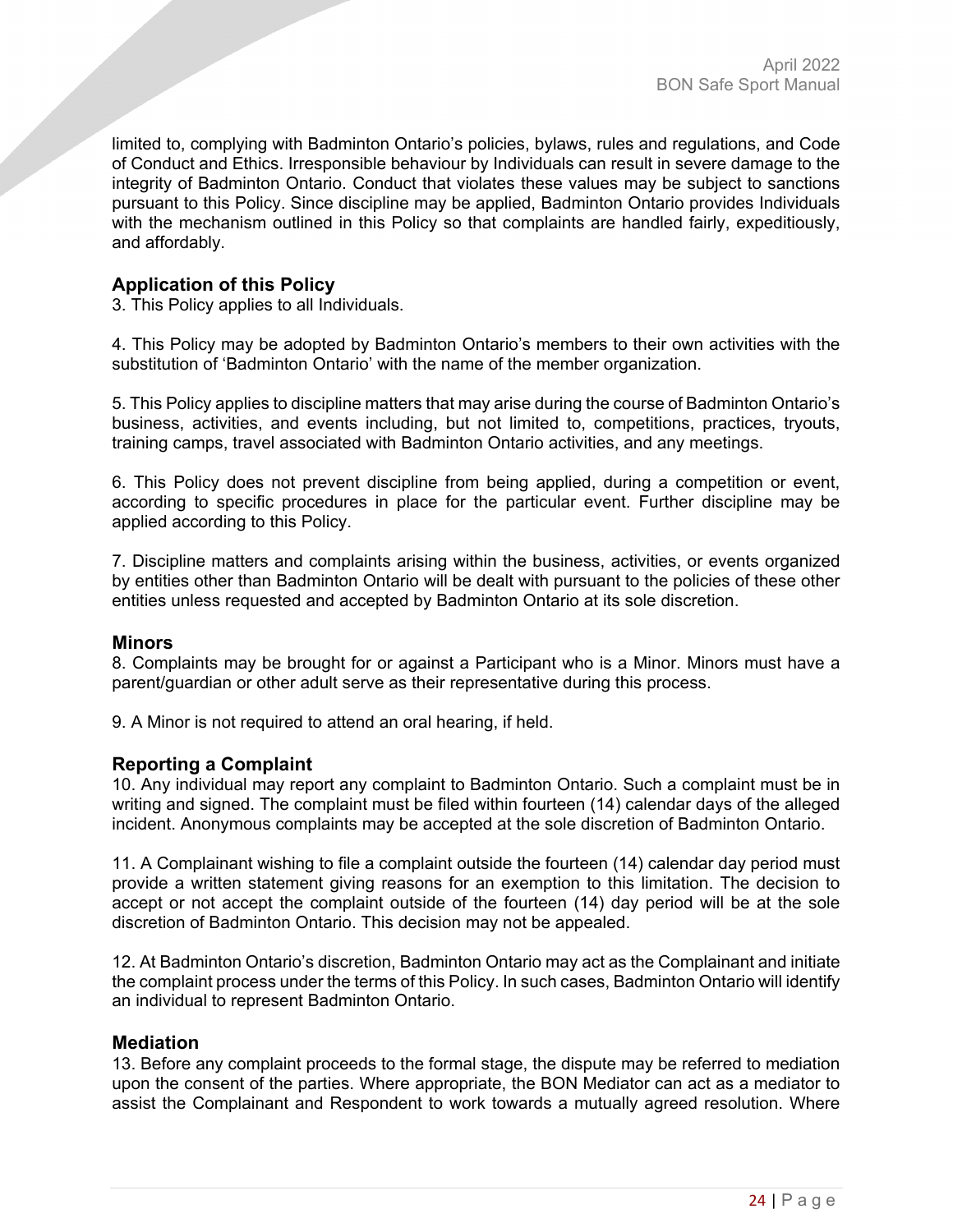Badminton Ontario or a director of Badminton Ontario is a Party, the Parties may select a mutually agreed upon third party to serve as a mediator, with costs to be allocated as determined by the **Parties** 

# **Case Manager**

14. Should mediation not resolve the dispute, Badminton Ontario will appoint a case manager (the "Case Manager") to oversee management and administration of complaints submitted in accordance with this Policy and such appointment is not appealable. The Case Manager is not required to be a member of Badminton Ontario and shall not be a member of Badminton Ontario where Badminton Ontario is a Party. In such circumstances, the Case Manager shall be an independent third-party with professional experience in matters of dispute resolution. Badminton Ontario shall bear the costs of such Case Manager, unless Badminton Ontario is the Respondent, in which case the Complainant shall bear the initial costs of the Case Manager but may be reimbursed by Badminton Ontario at the discretion of the Case Manager. The Case Manager has an overall responsibility to ensure procedural fairness is respected at all times in this Policy, and to implement this Policy in a timely manner. More specifically, the Case Manager has a responsibility to:

- a. Determine whether the complaint is within the jurisdiction of this Policy and/or is frivolous or vexatious. If the Case Manager determines the complaint is frivolous or vexatious or outside the jurisdiction of this Policy, the complaint will be dismissed immediately. The Case Manager's decision to accept or dismiss the complaint may not be appealed.
- b. Determine if the complaint is a minor or major infraction
- c. Appoint the Panel, if necessary, in accordance with this Policy
- d. Coordinate all administrative aspects of the complaint
- e. Provide administrative assistance and logistical support to the Panel as required
- f. Provide any other service or support that may be necessary to ensure a fair and timely proceeding

15. The Case Manager will inform the Parties if the incident is to be dealt with as a minor infraction or major infraction and the matter will be dealt with according to the applicable section relating to the minor or major infraction.

16. This Policy does not prevent an appropriate person having authority from taking immediate, informal or corrective action in response to behaviour that constitutes either a minor or major infraction. Further sanctions may be applied in accordance with the procedures set out in this Policy.

17. Any infractions or complaints occurring within competition will be dealt with by the procedures specific to the competition, if applicable. In such situations, disciplinary sanctions will be for the duration of the competition, training, activity or event only. Further sanctions may be applied but only after review of the matter in accordance with the procedures set out in this Policy.

# **Minor Infractions**

18. Minor infractions are single incidents of failing to achieve expected standards of conduct that generally do not result in harm to others, Badminton Ontario, or the sport. Examples of minor infractions can include, but are not limited to, a single incident of: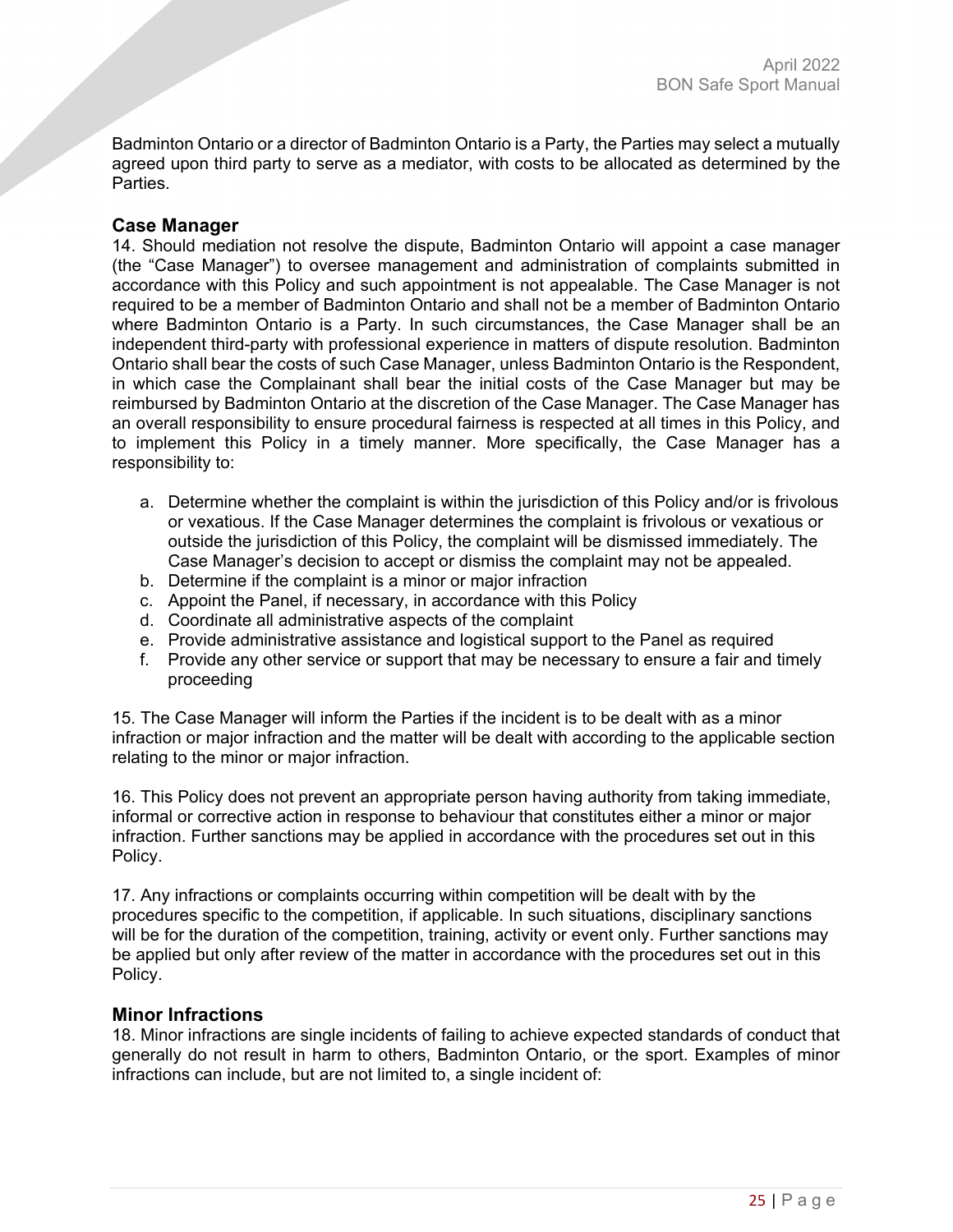- a. Disrespectful, offensive, abusive, racist, or sexist comments or behaviour
- b. Disrespectful conduct such as outbursts of anger or argument
- c. Conduct contrary to the values of Badminton Ontario
- d. Being late for, or absent from, Badminton Ontario events and activities at which attendance is expected or required
- e. Non-compliance with Badminton Ontario's policies, procedures, rules, or regulations
- f. Minor violations of Badminton Ontario's Code of Conduct and Ethical Conduct Policy, Social Media Policy, and/or Athlete Protection Policy

19. All disciplinary situations involving minor infractions will be dealt with by the appropriate person who has authority over both the situation and the individual involved. If applicable, discipline specific to the particular event or competition shall be applied. The person in authority can be, but is not restricted to being, staff, officials, coaches, judges, organizers, or Badminton Ontario's decision-makers.

20. Provided that the Respondent being disciplined is told the nature of the infraction and has an opportunity to provide information concerning the incident, procedures for dealing with minor infractions will be informal (compared to the procedures for major infractions) and will be determined at the discretion of the person responsible for discipline of such infractions (as noted above).

21. Penalties for minor infractions, which may be applied singularly or in combination, include the following:

- a. Verbal or written reprimand from Badminton Ontario to one of the Parties
- b. Verbal or written apology from one Party to the other Party
- c. Removal of certain privileges of membership for a designated period of time
- d. Suspension from the current competition, activity, or event
- e. Fines
- f. Any other sanction considered appropriate for the offense
- g. Discipline specific to the event or competition, if applicable

22. Minor infractions that result in discipline will be recorded and records will be maintained by Badminton Ontario. Repeat minor infractions may result in further such incidents being considered a major infraction.

#### **Major Infractions**

23. Major infractions are instances of failing to achieve the expected standards of conduct that result, or have the potential to result in harm to other people, to Badminton Ontario, or to the sport. Examples of major infractions include, but are not limited to:

- a. Repeated minor infractions
- b. Any incident of hazing
- c. Incidents of physical abuse
- d. Behaviour that constitutes harassment, sexual harassment, or sexual misconduct
- e. Pranks, jokes, or other activities that endanger the safety of others
- f. Conduct that intentionally interferes with a competition or with any athlete's preparation for a
- g. competition
- h. Conduct that intentionally damages Badminton Ontario's image, credibility, or reputation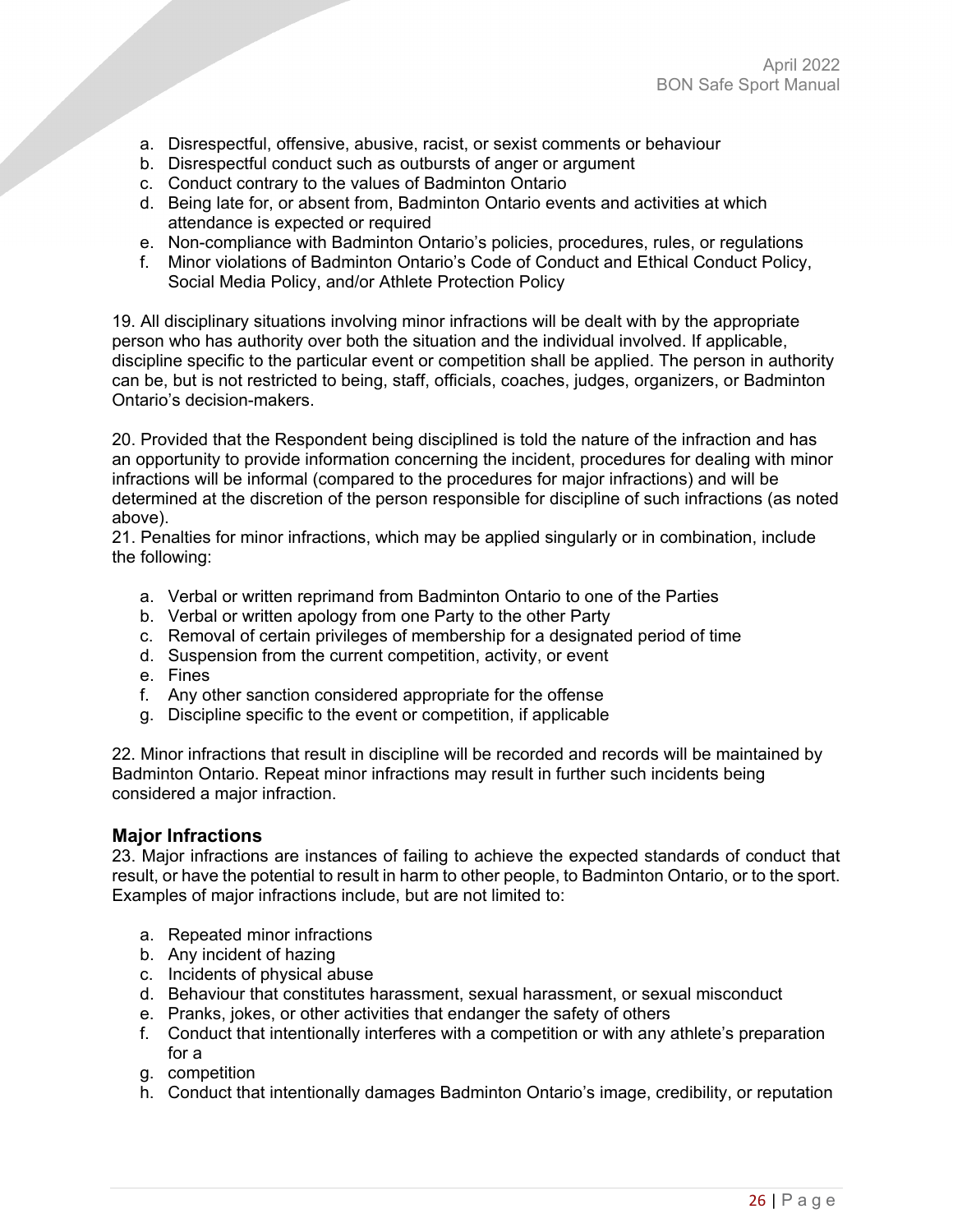- i. Disregard for Badminton Ontario's bylaws, policies, rules, and regulations
- j. Major or repeated violations of Badminton Ontario's Code of Conduct and Ethics
- k. Intentionally damaging Badminton Ontario property or improperly handling Badminton Ontario monies
- l. Abusive use of alcohol, any use or possession of alcohol by minors, or use or possession of illicit drugs and/or narcotics
- m. Any possession or use of banned performance enhancing drugs or methods

24. Major infractions occurring within competition may be dealt with immediately, if necessary, by an appropriate person having authority. In such situations, disciplinary sanctions will be for the duration of the competition, training, activity, or event only. If applicable, discipline specific to the particular event or competition shall be applied. Further sanctions may be applied but only after review of the matter in accordance with the procedures set out in this Policy. This review does not replace the appeal provisions of this Policy.

25. Major infractions will be handled using the Procedure for Major Infraction Hearing set out in this Policy, except where a dispute resolution procedure contained within a contract, employee agreement, or other formal written agreement takes precedence.

## **Procedure for Major Infraction Hearing**

26. The Case Manager shall notify the Parties that the complaint has been received, and the incident shall be dealt with as a major infraction. The Case Manager shall then decide the format under which the complaint will be heard. This decision is at the sole discretion of the Case Manager and may not be appealed.

27. The Case Manager will appoint a discipline panel (the "Panel"), which shall consist of a single Adjudicator, to hear the complaint. In extraordinary circumstances, and at the discretion of the Case Manager, a Panel of three persons may be appointed to hear the complaint. In this event, the Case Manager will appoint one of the Panel's members to serve as the Chair.

28. If the Respondent acknowledges the facts of the incident, the Respondent may waive the hearing, in which case the Panel will determine the appropriate disciplinary sanction. The Panel may still hold a hearing for the purpose of determining an appropriate sanction.

29. If a Party chooses not to participate in the hearing, the hearing will proceed in any event.

30. The Case Manager will determine the format of the hearing, which may involve an oral inperson hearing, an oral hearing by telephone, a hearing based on a review of documentary evidence submitted in advance of the hearing, or a combination of these methods. The hearing will be governed by the procedures that the Case Manager deems appropriate in the circumstances, provided that:

- a. The Parties will be given appropriate notice of the day, time, and place of the hearing
- b. Copies of any written documents which the parties wish to have the Panel consider will be provided to all Parties in advance of the hearing
- c. The Parties may be accompanied by a representative, advisor, or legal counsel at their own expense
- d. The Panel may request that any other individual participate and give evidence at the hearing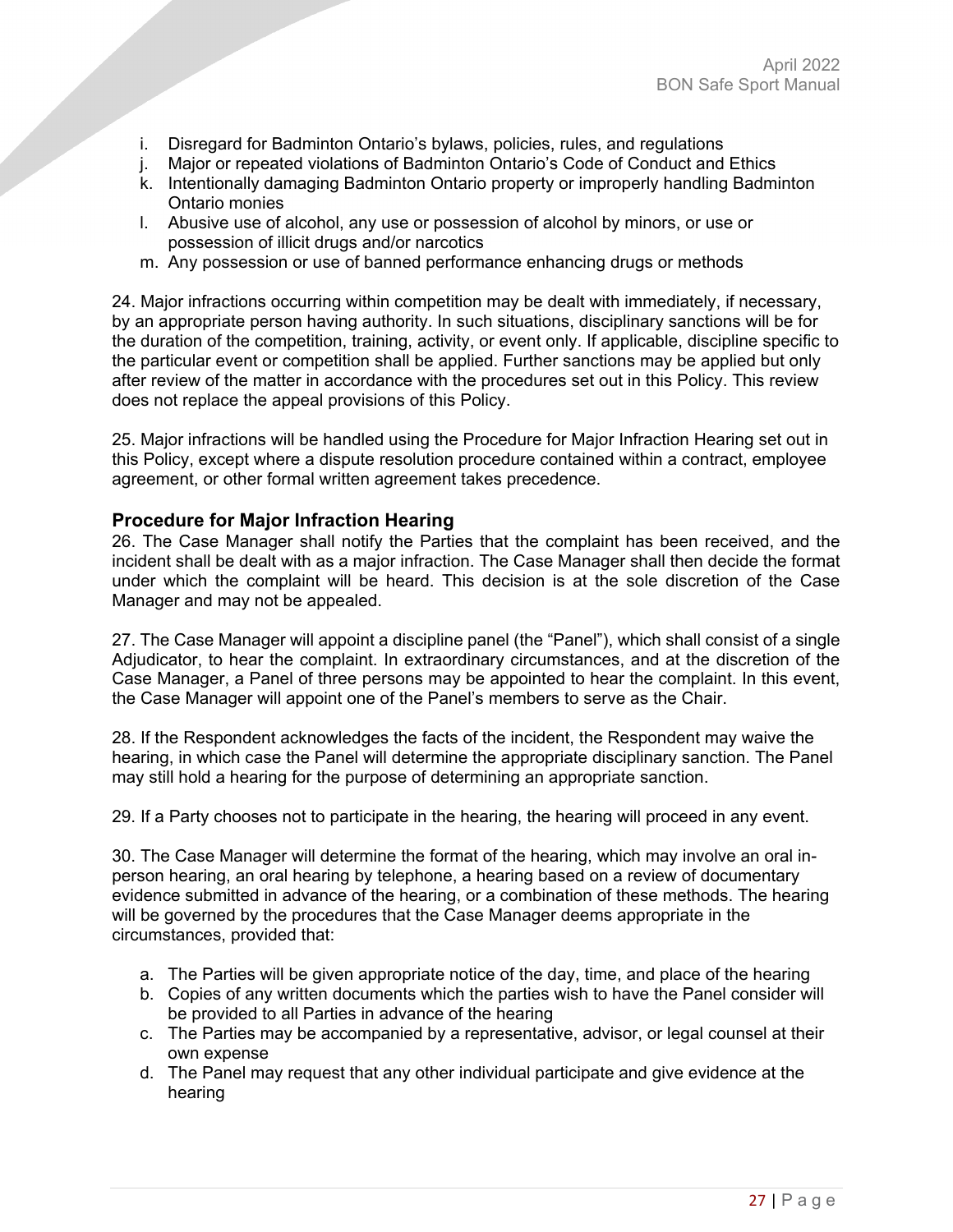- e. The Panel may allow as evidence at the hearing any oral evidence and document or thing relevant to the subject matter of the complaint, but may exclude such evidence that is unduly repetitious and shall place such weight on the evidence as it deems appropriate
- f. The decision will be by a majority vote of Panel members

31. If a decision may affect another party to the extent that the other party would have recourse to a complaint or an appeal in their own right, that party will become a Party to the complaint in question and will be bound by the decision.

32.In fulfilling its duties, the Panel may obtain independent advice.

# **Decision**

33. After hearing the matter, the Panel will determine whether an infraction has occurred and, if so, the sanctions to be imposed. Within fourteen (14) calendar days of the hearing's conclusion, the Panel's written decision, with reasons, will be distributed to all Parties, the Case Manager, and Badminton Ontario. In extraordinary circumstances, the Panel may first issue a verbal or summary decision soon after the hearing's conclusion, with the full written decision to be issued before the end of the fourteen (14) day period. The decision will be considered a matter of public record unless decided otherwise by the Panel.

## **Sanctions**

34. The Panel may apply the following disciplinary sanctions, singularly or in combination, for major infractions:

- a. Verbal or written reprimand from Badminton Ontario to one of the Parties
- b. Verbal or written apology from one Party to the other Party
- c. Expulsion from Badminton Ontario
- d. Removal of certain membership privileges
- e. Suspension from certain teams, events, and/or activities
- f. Suspension from all Badminton Ontario's activities for a designated period of time
- g. Withholding of prize money or awards (if applicable)
- h. Payment of the cost of repairs for property damage
- i. Suspension of funding from Badminton Ontario or from other sources
- j. Any other sanction considered appropriate for the offense

35. Unless the Panel decides otherwise, any disciplinary sanctions will begin immediately. Failure to comply with a sanction as determined by the Panel will result in automatic suspension until such time as compliance occurs.

36. Major infractions that result in discipline will be recorded and records will be maintained by Badminton Ontario.

# **Suspension Pending a Hearing**

37. Badminton Ontario may determine that an alleged incident is of such seriousness as to warrant suspension of an Individual pending completion of the criminal process, a hearing or a decision of the Panel.

# **Criminal Convictions**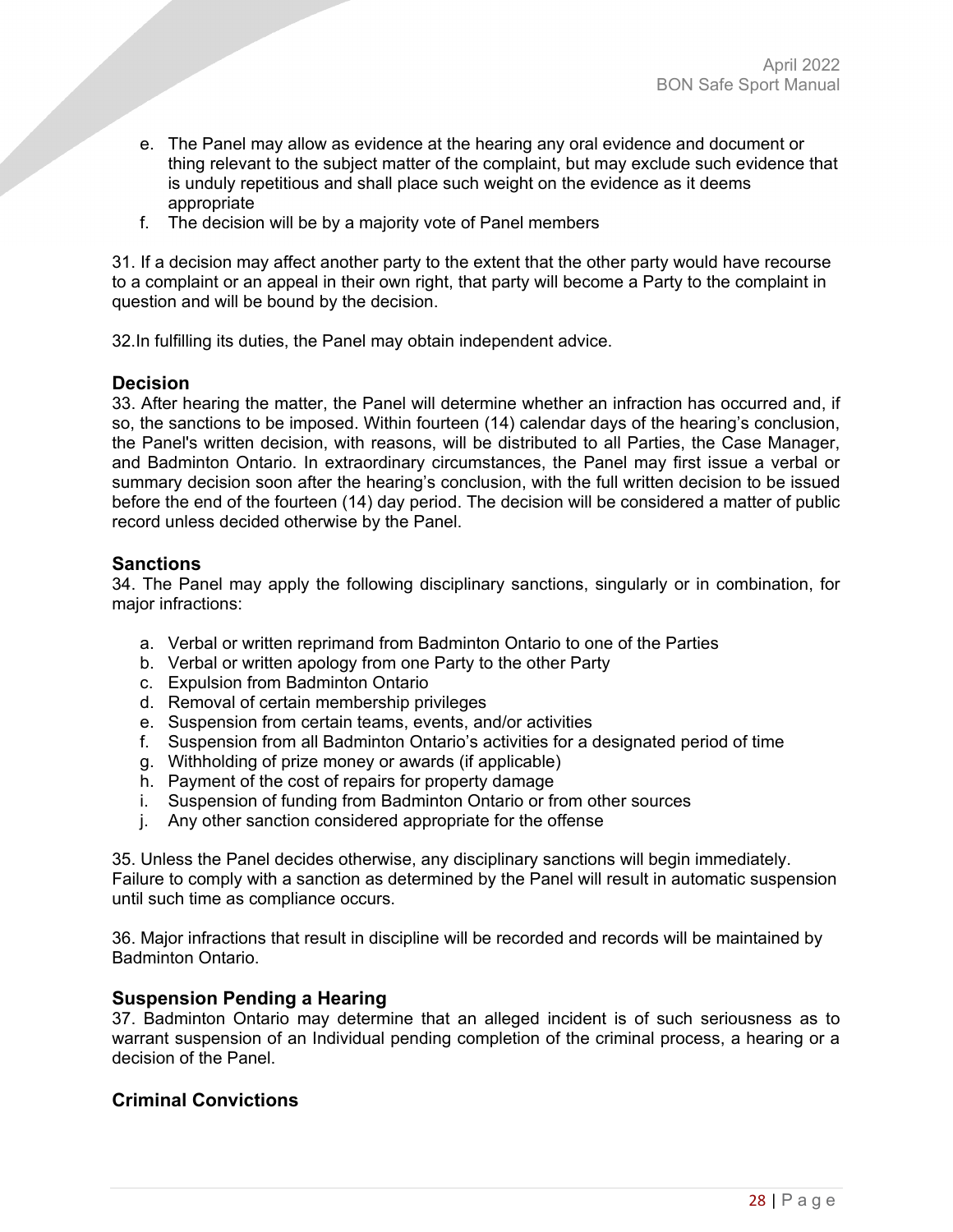38. An Individual's conviction for any of the following Criminal Code offenses will be deemed a major infraction under this Policy and will result in expulsion from Badminton Ontario and/or removal from Badminton Ontario's competitions, programs, activities and events upon the sole discretion of Badminton Ontario:

- a. Any child pornography offences
- b. Any sexual offences
- c. Any offence of physical or psychological violence
- d. Any offence of assault
- e. Any offence involving trafficking of illegal drugs

#### **Confidentiality**

39. The discipline and complaints process are confidential and involves only the Parties, the Case Manager, the Panel, and any independent advisors to the Panel. Once initiated and until a decision is released, none of the Parties will disclose confidential information relating to the discipline or complaint to any person not involved in the proceedings.

# **Timelines**

40. If the circumstances of the complaint are such that adhering to the timelines outlined by this Policy will not allow a timely resolution to the complaint, the Panel may direct that these timelines be revised.

## **Records and Distribution of Decisions**

41. Minor and major infractions that result in discipline, as well as decisions of any appeals, shall be recorded and maintained by Badminton Ontario.

42. Other organizations may be advised of any decisions and, if there was an appeal, the appeal decision.

43. Decisions and appeals are matters of public interest and shall be publicly available with the names of the individuals redacted. Names of persons disciplined may be disclosed to the extent necessary to give effect to any sanction imposed. The Panel may determine that disclosing the person's identity would unduly violate the person's privacy and may decide that the decision, or part of the decision, shall be kept confidential.

# **Timelines**

44. The decision of the Panel may be appealed in accordance with Badminton Ontario's Appeal Policy.

|  | <b>Policy History</b> |
|--|-----------------------|
|--|-----------------------|

| Approved                | March 21, 2022    |
|-------------------------|-------------------|
| <b>Next Review Date</b> | <b>March 2023</b> |

**Revision Table**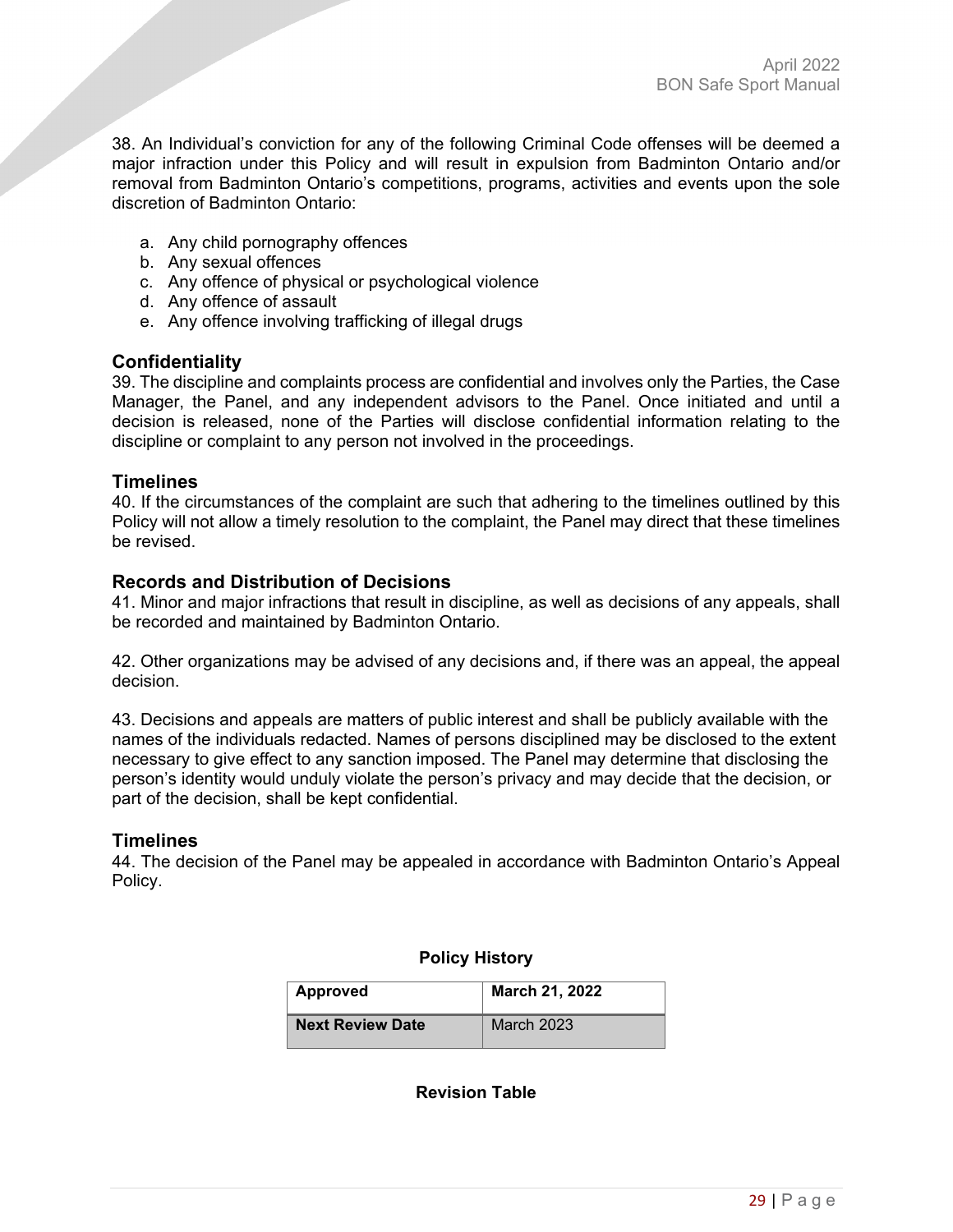| <b>Current Revision</b><br><b>Number</b> | Date of Revision<br>(mm/dd/yy) | <b>Revision Details</b>     | <b>Revision</b><br><b>Completed By</b> |
|------------------------------------------|--------------------------------|-----------------------------|----------------------------------------|
|                                          | 04/06/2022                     | Policy created & documented | <b>BOCC</b>                            |
|                                          |                                |                             |                                        |

# <span id="page-29-0"></span>**SSP-13-2022 Code of Conduct and Ethical Conduct Policy**

# **Definitions**

1. The following terms have these meanings in this Code:

a. "Individuals" – Individuals employed by, or engaged in activities with, Badminton Ontario including, but not limited to, athletes, coaches, convenors, referees, officials, volunteers, managers, administrators, committee members, and directors and officers of Badminton Ontario.

## **Purpose**

2. The purpose of this Code is to ensure a safe and positive environment (within Badminton Ontario's programs, activities, and events) by making Individuals aware that there is an expectation, at all times, of appropriate behaviour consistent with Badminton Ontario's core values. Badminton Ontario supports equal opportunity, prohibits discriminatory practices, and is committed to providing an environment in which all individuals are treated with respect.

# **Application of this Code**

3. This Code may be adopted by Badminton Ontario's Members to their own activities with the substitution of 'Badminton Ontario' with the name of the Member organization.

4. This Code applies to Individuals' conduct during Badminton Ontario's business, activities, and events including, but not limited to, competitions, practices, tryouts, training camps, travel associated with Badminton Ontario's activities, Badminton Ontario's office environment, and any meetings.

5. An Individual who violates this Code may be subject to sanctions pursuant to Badminton Ontario's Discipline and Dispute Resolution Policy. In addition to facing possible sanction pursuant to Badminton Ontario's Discipline and Dispute Resolution Policy, an Individual who violates this Code during a competition may be ejected from the competition or the playing area, the official may delay the competition until the Individual complies with the ejection, and the Individual may be subject to any additional discipline associated with the particular competition.

6. An employee of Badminton Ontario found to have engaged in acts of violence or harassment against any other employee, worker, contractor, member, customer, supplier, client or other third-party during business hours, or at any Organization event, will be subject to appropriate disciplinary action subject to the terms of Badminton Ontario's Human Resources Policy as well as the employee's Employment Agreement (if applicable).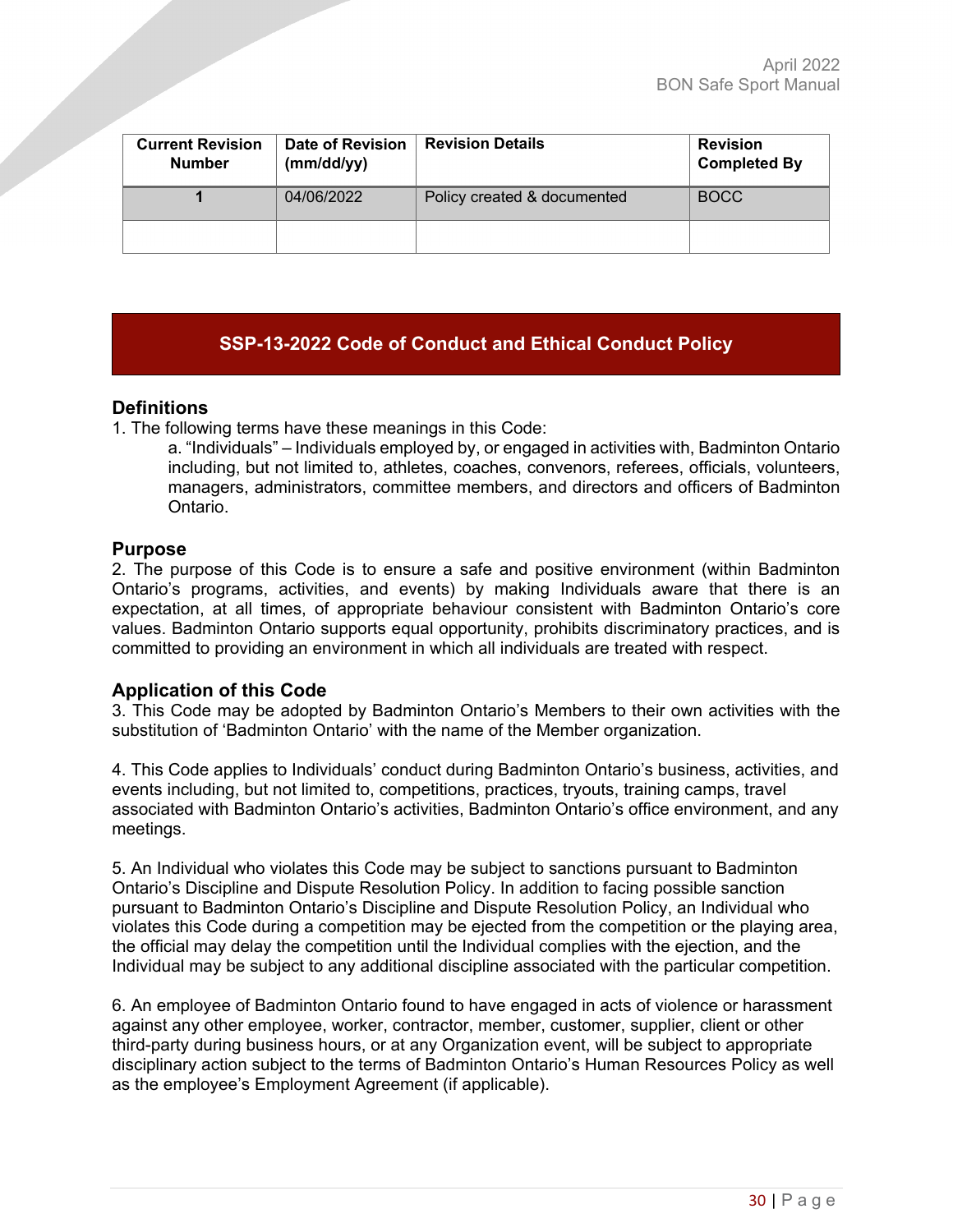7. This Code also applies to Individuals' conduct outside Badminton Ontario's business, activities, and events when such conduct adversely affects relationships within Badminton Ontario (and its work and sport environment) and is detrimental to the image and reputation of Badminton Ontario. Such applicability will be determined by Badminton Ontario at its sole discretion.

# **Responsibilities**

8. Individuals have a responsibility to:

- a. Maintain and enhance the dignity and self-esteem of Badminton Ontario members and other individuals by:
	- i. Demonstrating respect to individuals regardless of body type, physical characteristics, athletic ability, age, ancestry, colour, race, citizenship, ethnic origin, place of origin, creed, disability, family status, marital status, gender identity, gender expression, sex, and sexual orientation
	- ii. Focusing comments or criticism appropriately and avoiding public criticism of athletes, coaches, officials, organizers, volunteers, employees, or members
	- iii. Consistently demonstrating the spirit of sportsmanship, sport leadership, and ethical conduct
	- iv. Acting, when appropriate, to correct or prevent practices that are unjustly discriminatory
	- v. Consistently treating individuals fairly and reasonably
	- vi. Ensuring adherence to the rules of the sport and the spirit of those rules
- b. Refrain from any behaviour that constitutes harassment, where harassment is defined as comment or conduct directed towards an individual or group, which is offensive, abusive, racist, sexist, degrading, or malicious. Types of behaviour that constitute harassment include, but are not limited to:
	- i. Written or verbal abuse, threats, or outbursts
	- ii. The display of visual material which is offensive or which a reasonable person ought to know is offensive in the circumstances
	- iii. Unwelcome remarks, jokes, comments, innuendo, or taunts
	- iv. Leering or other suggestive or obscene gestures
	- v. Condescending or patronizing behaviour which is intended to undermine selfesteem, diminish performance or adversely affect working conditions
	- vi. Practical jokes which cause awkwardness or embarrassment, endanger a person's safety, or negatively affect performance
	- vii. Any form of hazing
	- viii. Retaliation or threats of retaliation against an individual who reports harassment
	- ix. Bullying
	- x. Offensive or intimidating phone calls or emails
	- xi. Displaying or circulating offensive pictures, photographs or materials in printed or electronic form
	- xii. Psychological abuse
	- xiii. Discrimination
	- xiv. Words or actions which are known or should reasonably be known to be offensive, embarrassing, humiliating, demeaning or intimidating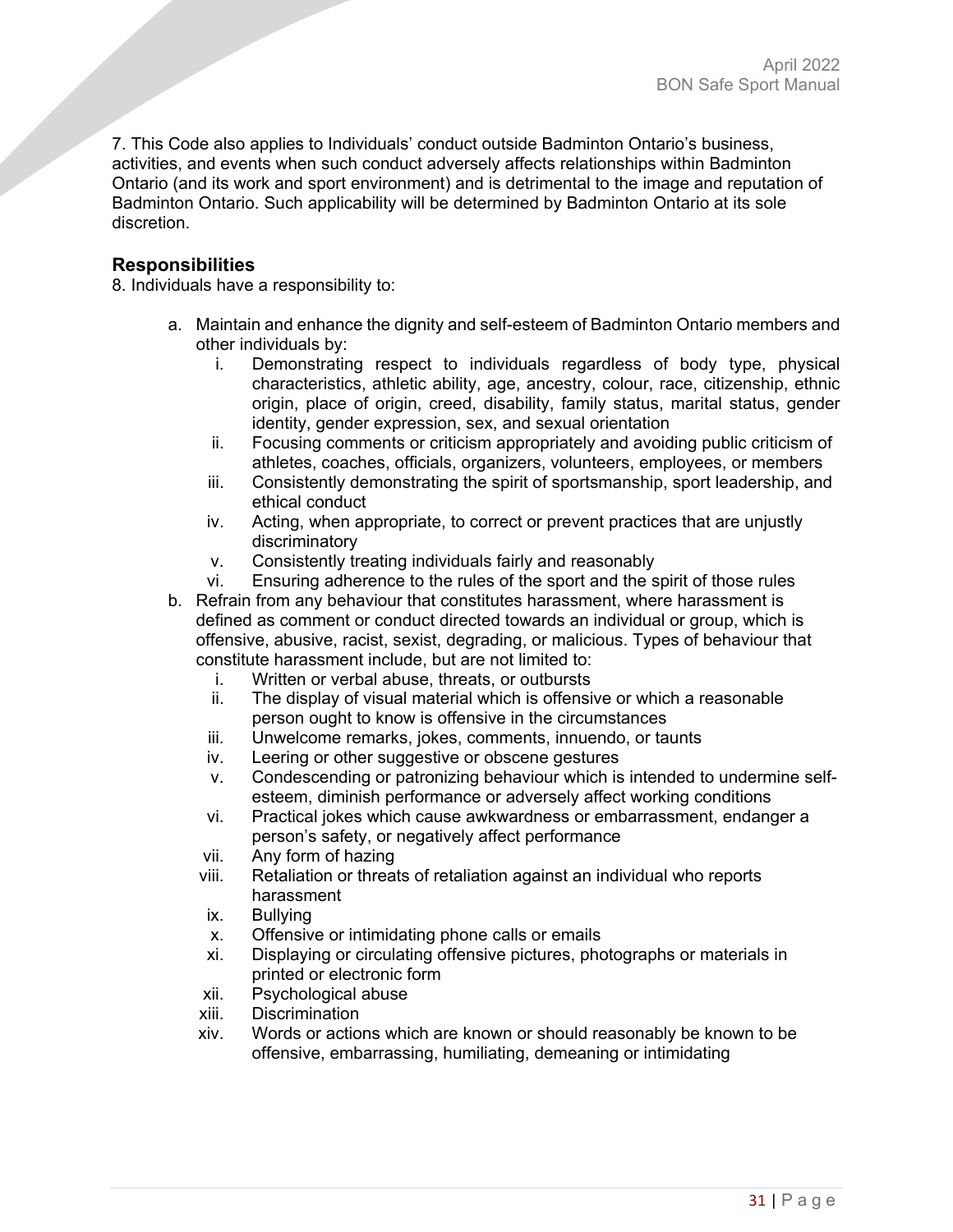- xv. Behaviours such as those described above are not directed towards a specific individual or group but have the same effect of creating a negative or hostile environment
- c. Refrain from any behaviour that constitutes violence, where violence is defined as the exercise of physical force, that causes or could cause physical injury; an attempt to exercise physical force that could cause physical injury; or a statement or behaviour that it is reasonable to interpret as a threat to exercise physical force. Types of behaviour that are applicable to this section include, but are not limited to:
	-
	- i. Verbal threats to attack<br>ii Sending to or leaving the Sending to or leaving threatening notes or emails
	- iii. Making threatening physical gestures
	- iv. Wielding a weapon
	- v. Hitting, pinching or unwanted touching which is not accidental
	- vi. Throwing an object
	- vii. Blocking normal movement or physical interference, with or without the use of equipment
	- viii. Any attempt to engage in the type of conduct outlined above
- d. Refrain from any behaviour that constitutes sexual harassment, where sexual harassment is defined as unwelcome sexual comments and sexual advances, requests for sexual favours, or conduct of a sexual nature. Types of behaviour that constitute sexual harassment include, but are not limited to:
	- i. Sexist jokes
	- ii. Sexual violence
	- iii. Display of sexually offensive material
	- iv. Sexually degrading words used to describe a person
	- v. Inquiries or comments about a person's sex life
	- vi. Unwelcome sexual flirtations, advances, or propositions
	- vii. Inappropriate sexual touching, advances, suggestions or requests
	- viii. Unwanted physical contact including, but not limited to, touching, petting, pinching, or kissing
	- ix. Unwelcome sexual flirtations, advances, requests, or invitations
	- x. Physical or sexual assault
- e. Abstain from the non-medical use of drugs or the use of performance-enhancing drugs or methods. More specifically, Badminton Ontario adopts and adheres to the Canadian Anti-Doping Program. Any infraction under this Program shall be considered an infraction of this Code and may be subject to further disciplinary action, and possible sanction, pursuant to Badminton Ontario's Discipline and Dispute Resolution Policy. Badminton Ontario will respect any penalty enacted pursuant to a breach of the Canadian Anti-Doping Program, whether imposed by Badminton Ontario or any other sport organization.
- f. Refrain from associating with any person for the purpose of coaching, training, competition, instruction, administration, management, athletic development, or supervision of the sport, who has incurred an anti- doping rule violation and is serving a sanction involving a period of ineligibility imposed pursuant to the Canadian Anti- GA06 - 3 Doping Program and/or the World Anti-Doping Code and recognized by the Canadian Centre for Ethics in Sport (CCES).
- g. Refrain from the use of power or authority in an attempt to coerce another person to engage in inappropriate activities
- h. Refrain from consuming alcohol, tobacco products, or recreational drugs while participating in Badminton Ontario programs, activities, competitions, or events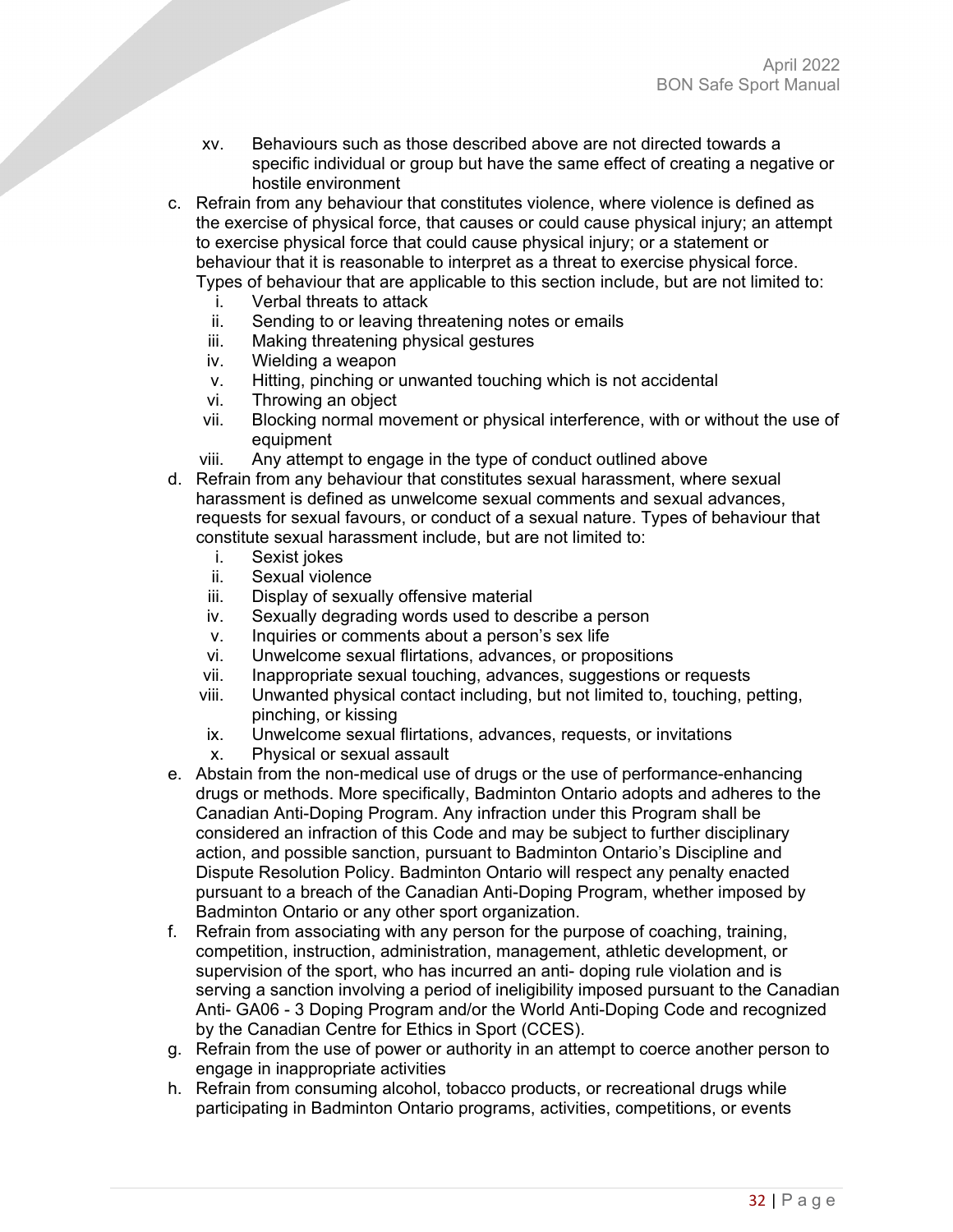- i. In the case of adults, avoid consuming alcohol in situations where minors are present and take reasonable steps to manage the responsible consumption of alcohol in adult-oriented social situations associated with Badminton Ontario's events
- j. Respect the property of others and not willfully cause damage
- k. Promote the sport of badminton in the most constructive and positive manner possible
- l. Adhere to all federal, provincial, municipal and host country laws
- m. Comply, at all times, with Badminton Ontario's bylaws, policies, procedures, and rules and regulations, as adopted and amended from time to time
- n. In the case of Minors, not consume alcohol, tobacco, or cannabis at any competition or event
- o. Refrain from engaging in deliberate cheating which is intended to manipulate the outcome of a para-classification, competition, and not offer or receive any bribe which is intended to influence the outcome of a competition

# **Board/Committee Members and Staff**

9. In addition to section 8 (above), Badminton Ontario's Directors, Committee Members, and Staff will have additional responsibilities to:

- a. Function primarily as a member of the board and/or committee(s) of Badminton Ontario; not as a member of any other particular member or constituency
- b. Act with honesty and integrity and conduct themselves in a manner consistent with the nature and responsibilities of Badminton Ontario's business and the maintenance of Individuals' confidence
- c. Ensure that Badminton Ontario's financial affairs are conducted in a responsible and transparent manner with due regard for all fiduciary responsibilities
- d. Conduct themselves openly, professionally, lawfully and in good faith in the best interests of Badminton Ontario
- e. Be independent and impartial and not be influenced by self-interest, outside pressure, expectation of reward, or fear of criticism
- f. Behave with decorum appropriate to both circumstance and position and be fair, equitable, considerate, and honest in all dealings with others
- g. Keep informed about Badminton Ontario's activities, the provincial sport community, and general trends in the sectors in which they operate
- h. Exercise the degree of care, diligence, and skill required in the performance of their duties pursuant to the laws under which Badminton Ontario is incorporated
- i. Respect the confidentiality appropriate to issues of a sensitive nature
- j. Ensure that all Individuals are given sufficient opportunity to express opinions, and that all opinions are given due consideration and weight
- k. Respect the decisions of the majority and resign if unable to do so
- l. Commit the time to attend meetings and be diligent in preparation for, and participation in, discussions at such meetings
- m. Have a thorough knowledge and understanding of all Badminton Ontario governance documents
- n. Conform to the bylaws and policies approved by Badminton Ontario, in particular this Code of Conduct and Ethics

# **Coaches**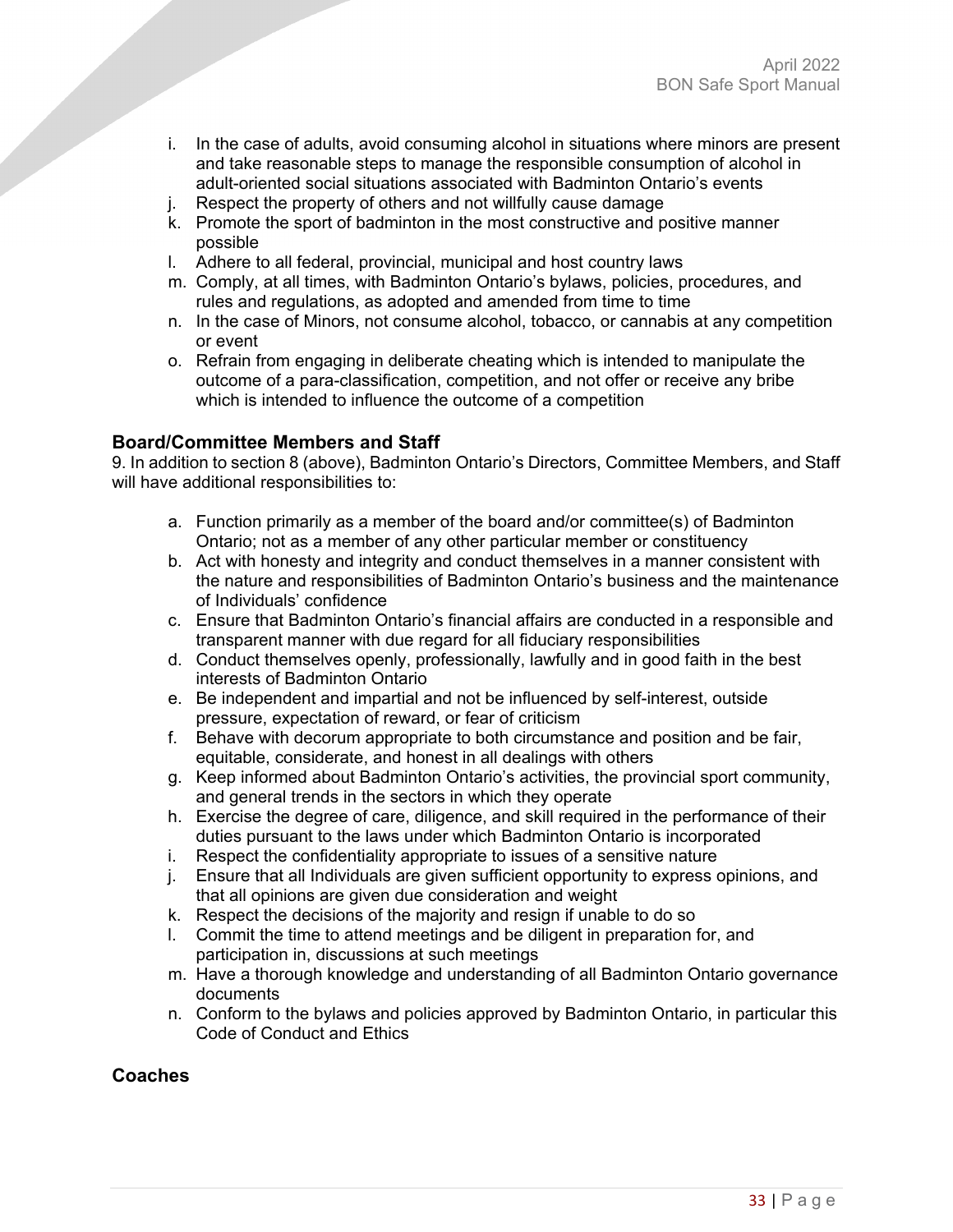10. In addition to section 8 (above), coaches have many additional responsibilities. The coachathlete relationship is a privileged one and plays a critical role in the personal, sport, and athletic development of the athlete. Coaches must understand and respect the inherent power imbalance that exists in this relationship and must be extremely careful not to abuse it, consciously or unconsciously. Coaches will:

- a. Ensure a safe environment by selecting activities and establishing controls that are suitable for the age, experience, ability, and fitness level of the involved athletes
- b. Prepare athletes systematically and progressively, using appropriate time frames and monitoring physical and psychological adjustments while refraining from using training methods or techniques that may harm athletes
- c. Avoid compromising the present and future health of athletes by communicating and cooperating with sport medicine professionals in the diagnosis, treatment, and management of athletes' medical and psychological treatments
- d. Support the coaching staff of a training camp, provincial team, or national team; should an athlete qualify for participation with one of these programs
- e. Provide athletes (and the parents/guardians of minor athletes) with the information necessary to be involved in the decisions that affect the athlete
- f. Act in the best interest of the athlete's development as a whole person
- g. Respect other coaches
- h. Meet the highest standards of credentials, integrity and suitability, including but not limited to such considerations established by Badminton Ontario's Screening Policy
- i. Report any ongoing criminal investigation, conviction, or existing bail conditions, including those for violence, child pornography, or possession, use, or sale of any illegal substance
- j. Under no circumstances provide, promote, or condone the use of drugs (other than properly prescribed medications) or performance-enhancing substances and, in the case of minors, alcohol and/or tobacco
- k. Respect all athletes competing against their athletes and, in dealings with them, not encroach upon topics or actions which are deemed to be within the realm of 'coaching', unless after first receiving approval from the coaches who are responsible for the athletes
- l. Not engage in a sexual relationship with an athlete under 18 years old, or an intimate or sexual relationship with an athlete over the age of 18 if the coach is in a position of power, trust, or authority over the athlete
- m. Recognize the power inherent in the position of coach and respect and promote the rights of all participants in sport. This is accomplished by establishing and following procedures for confidentiality (right to privacy), informed participation, and fair and reasonable treatment. Coaches have a special responsibility to respect and promote the rights of participants who are in a vulnerable or dependent position and less able to protect their own rights
- n. Dress professionally, neatly, and inoffensively
- o. Use inoffensive language, taking into account the audience being addressed

# **Athletes**

11. In addition to section 8 (above), athletes will have additional responsibilities to: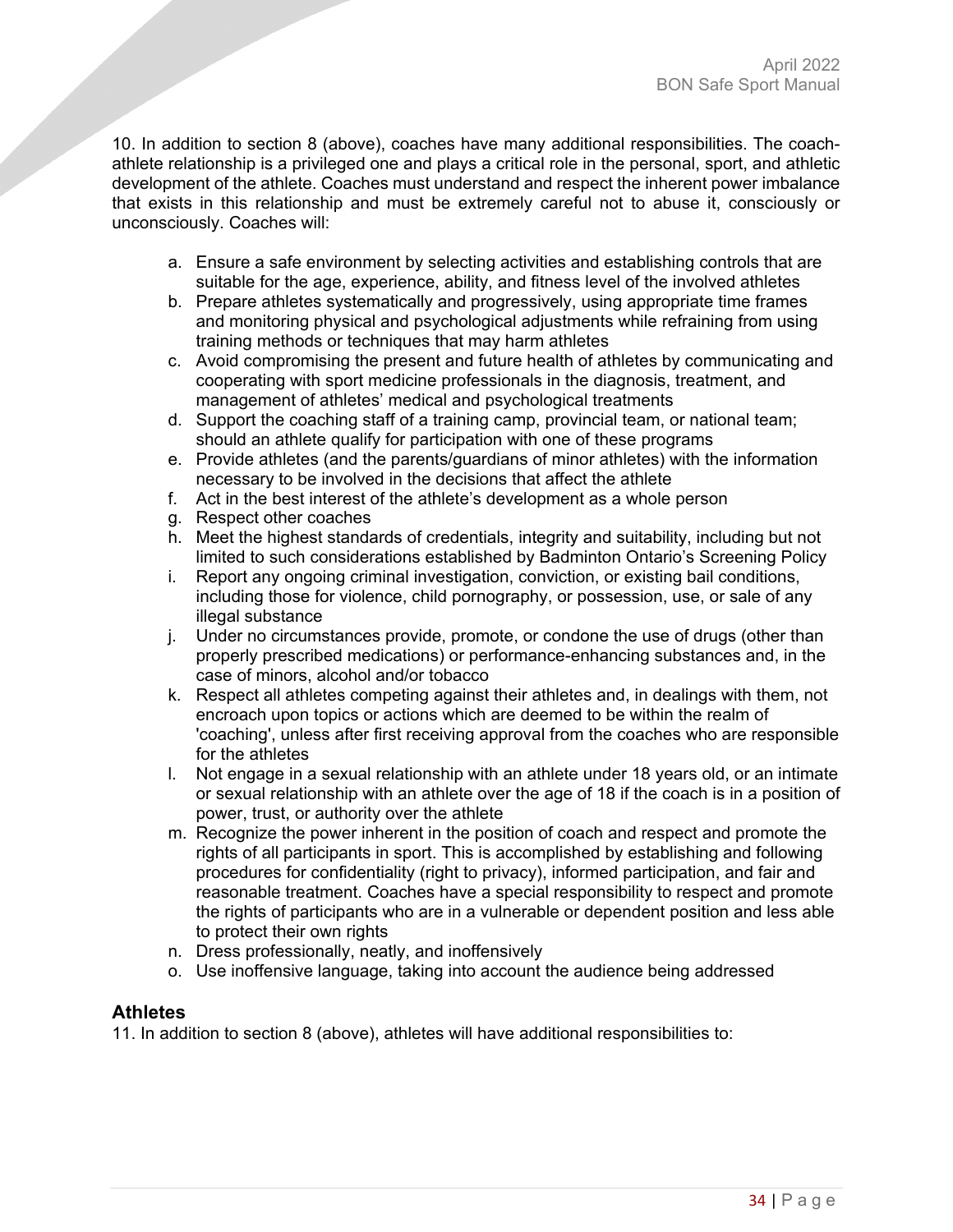- a. Report any medical problems in a timely fashion, when such problems may limit their ability to travel, practice, or compete; or in the case of carded athletes, interfere with the athlete's ability to fulfill requirements under the Quest For Gold Program
- b. Participate and appear on-time, well-nourished, and prepared to participate to their best abilities in all competitions, practices, training sessions, tryouts, tournaments, and events
- c. Properly represent themselves and not attempt to participate in a competition for which they are not eligible by reason of age, classification, or other reason
- d. Adhere to Badminton Ontario's rules and requirements regarding clothing and equipment
- e. Never ridicule a participant for a poor performance or practice
- f. Act in a sportsmanlike manner and not display appearances of violence, foul language, indiscriminate shouting, or gestures to other athletes, officials, coaches, or spectators
- g. Dress in a manner representative of Badminton Ontario; focusing on neatness, cleanliness, and discretion
- h. Act in accordance with Badminton Ontario's policies and procedures and, when applicable, additional rules as outlined by coaches or managers

# **Officials**

12. In addition to section 8 (above), officials will have additional responsibilities to:

- a. Maintain and update their knowledge of the rules and rules changes
- b. Work within the boundaries of their position's description while supporting the work of other officials
- c. Act as an ambassador of Badminton Ontario by agreeing to enforce and abide by national and provincial rules and regulations
- d. Take ownership of actions and decisions made while officiating
- e. Respect the rights, dignity, and worth of all individuals
- f. Not publicly criticize other officials or any club or association
- g. Assist with the development of less-experienced referees and minor officials
- h. Conduct themselves openly, impartially, professionally, lawfully, and in good faith in the best interests of Badminton Ontario, athletes, coaches, other officials, and parents
- i. Be fair, equitable, considerate, independent, honest, and impartial in all dealings with others
- j. Respect the confidentiality required by issues of a sensitive nature, which may include ejections, defaults, forfeits, discipline processes, appeals, and specific information or data about Individuals
- k. Honour all assignments unless unable to do so by virtue of illness or personal emergency, and in these cases inform the assignor or association at the earliest possible time
- l. When writing reports, set out the true facts and not attempt to justify any decisions
- m. Dress in proper attire for officiating

# **Parents, Guardians and Spectators**

13. In addition to section 8 (above), parents/guardians of individuals and spectators at events will have additional responsibilities to: